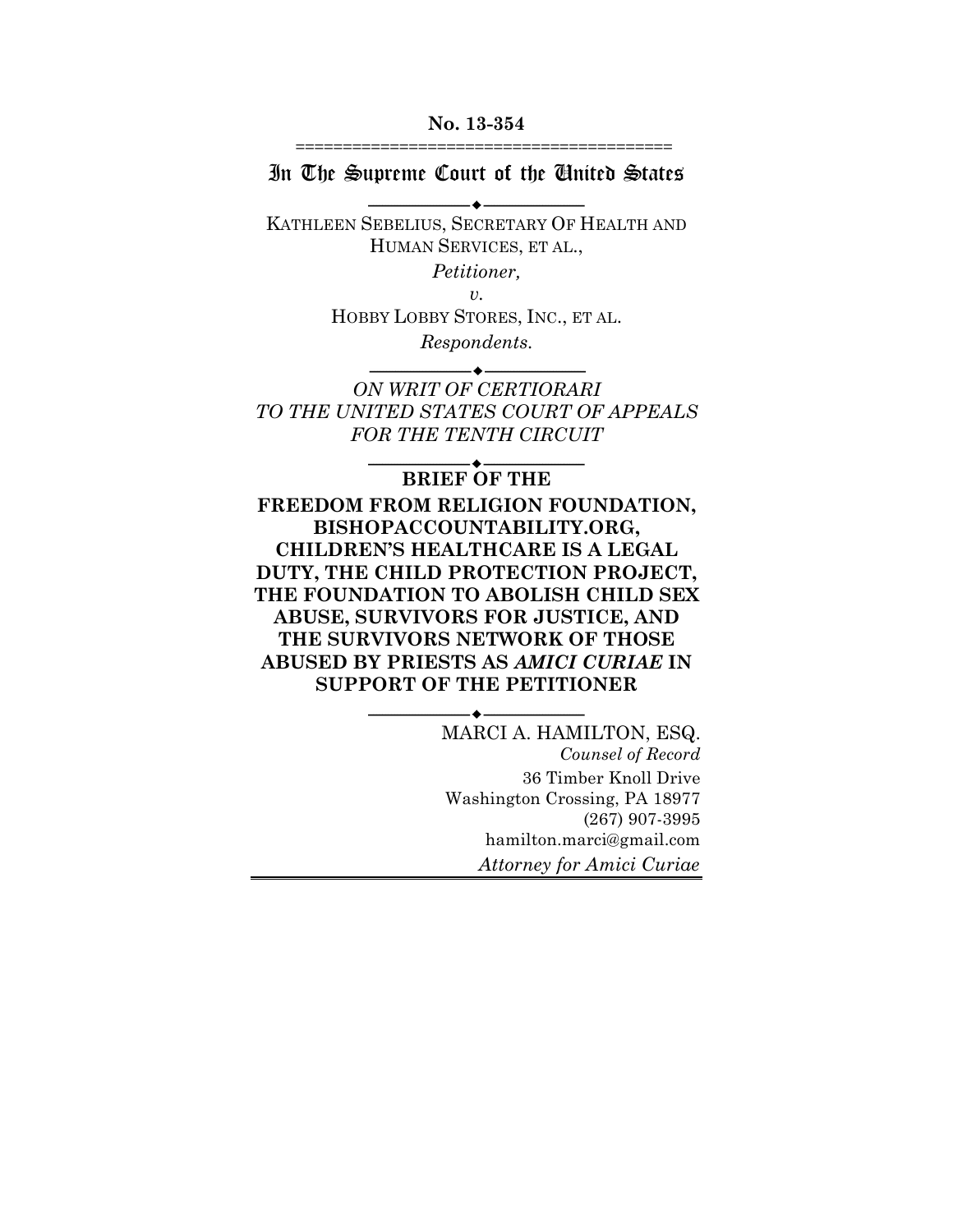# TABLE OF CONTENTS

| INTEREST OF AMICI CURIAE  1                     |
|-------------------------------------------------|
|                                                 |
|                                                 |
| I. RFRA Violates the Separation of Powers  16   |
| II. RFRA Violates Article V 19                  |
|                                                 |
|                                                 |
| IV. RFRA Violates the Establishment Clause . 26 |
|                                                 |
|                                                 |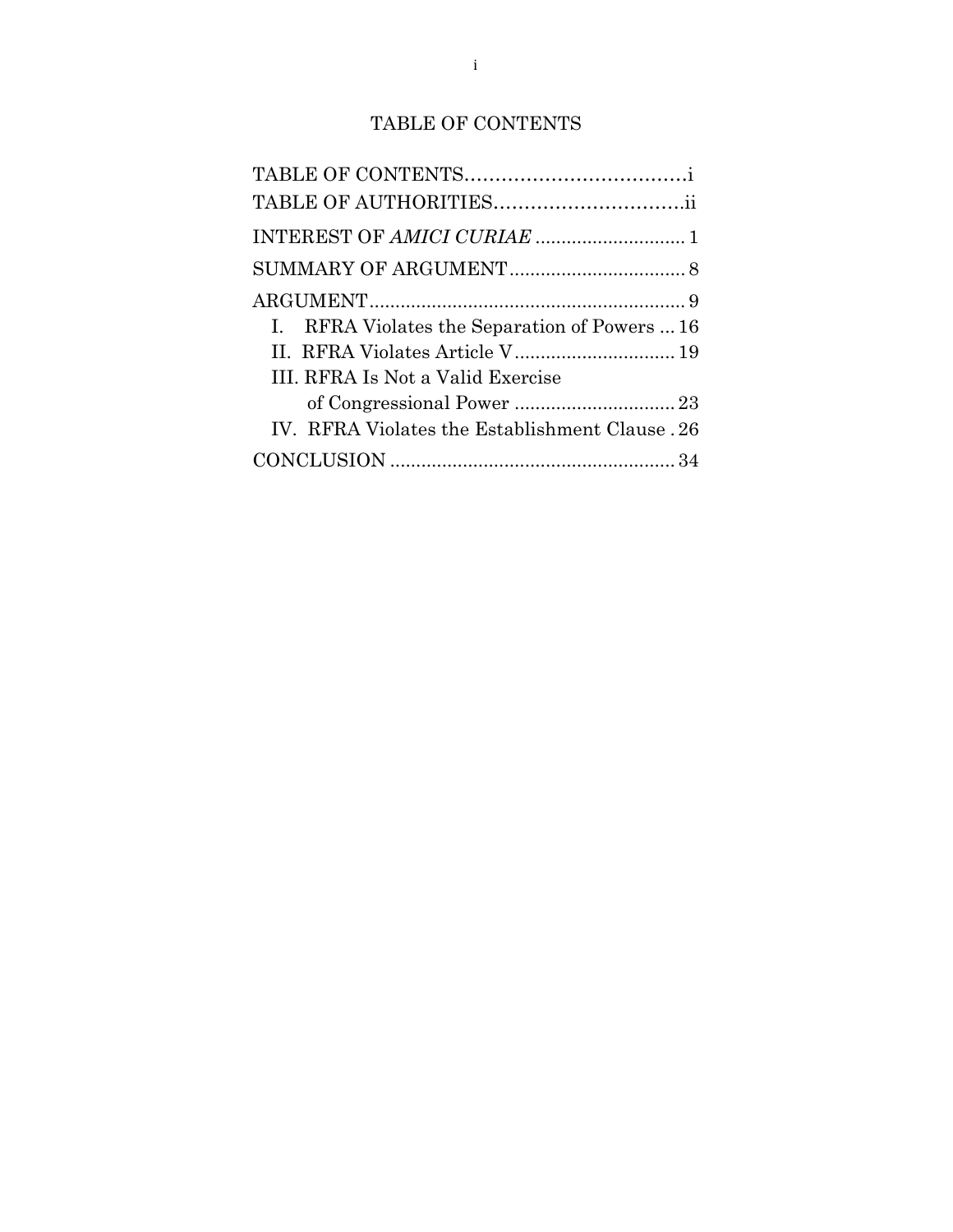# TABLE OF AUTHORITIES

Page

### CASES

| Bd. of Educ. of Kiryas Joel Vill. Sch. Dist. v.        |
|--------------------------------------------------------|
|                                                        |
| Benning v. Georgia, 391 F.3d 1299, 1306–07 (11th       |
|                                                        |
| Boerne v. Flores, 521 U.S. 507 (1997) passim           |
| Bowsher v. Synar, 478 U.S. 714 (1986)  23              |
| Charles v. Verhagen, 348 F.3d 601, 606-09 (7th Cir.    |
|                                                        |
| Cheema v. Thompson, 67 F.3d 883 (9th Cir. 1995). 4     |
| City of Richmond v. J.A. Croson Co., 488 U.S. 469,     |
|                                                        |
| Clinton v. City of New York, 524 U.S. 417 (1998). 22   |
| Conestoga Wood Specialities Corp. v. Sebelius, (No.    |
|                                                        |
| Conestoga Wood Specialities Corp. v. Sec'y of U.S.     |
| Dep't of Health and Human Servs., No. 13-1144,         |
| 2013 WL 1277419, at *2-3 (3d Cir. Feb. 8, 2013).       |
| . 22                                                   |
| DeBose v. Bear Valley Church of Christ, 890 P.2d       |
|                                                        |
| <i>Emp't Div. v. Smith, 494 U.S. 872 (1990) passim</i> |
| Estate of Thornton v. Caldor, Inv., 472 U.S. 703       |
|                                                        |
| Everson v. Board of Ed. of Ewing Twp., 330 U.S. 1,     |
|                                                        |
|                                                        |
| Gonzales v. O Centro Espirita Beneficiente Uniao       |
|                                                        |
|                                                        |
|                                                        |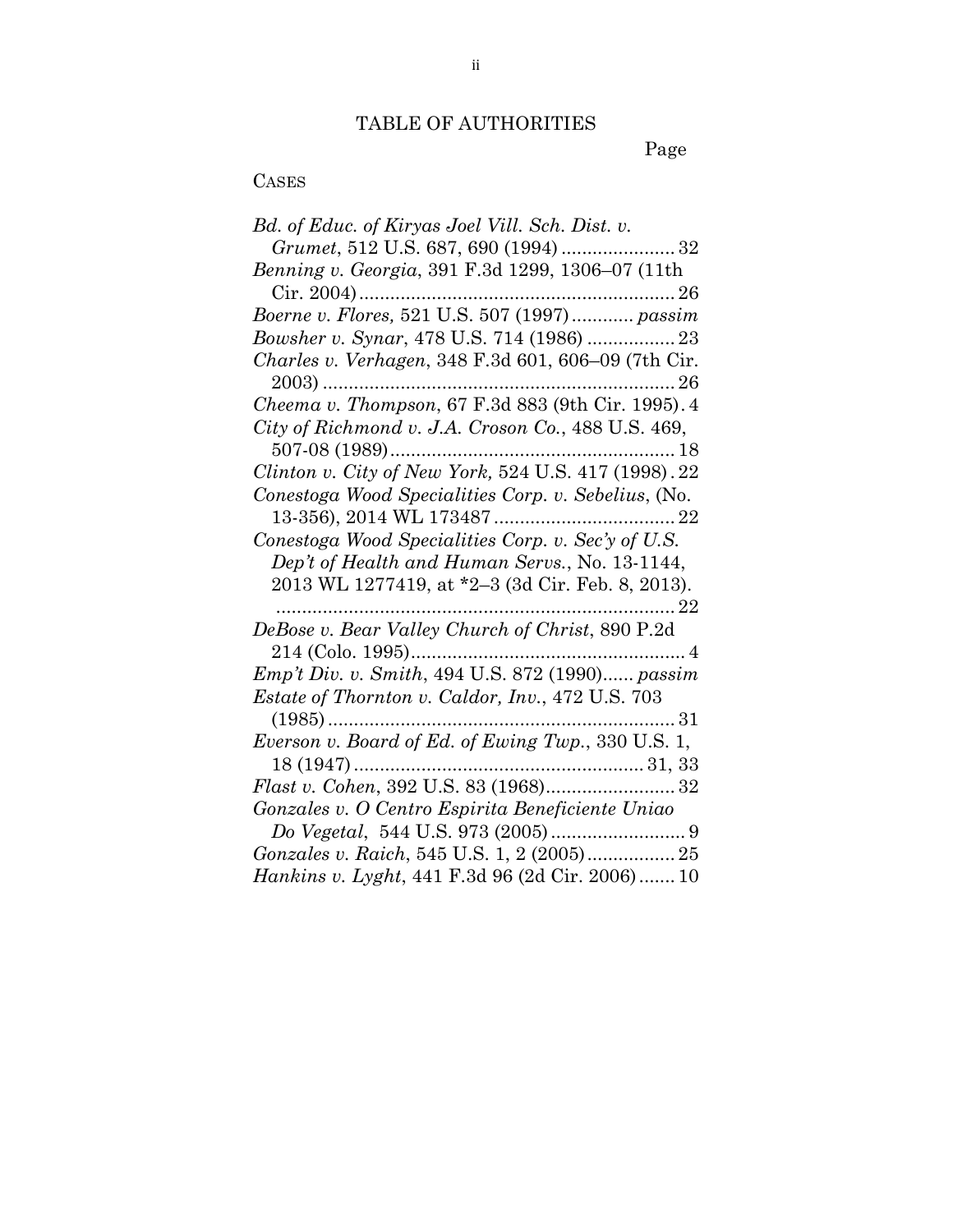| Hobby Lobby Stores, Inc. v. Sebelius, 723 F.3d            |
|-----------------------------------------------------------|
| 1114, 1131–32 (10th Cir. 2013) (en banc); 22              |
|                                                           |
| I.N.S. v. Chadha, 462 U.S. 919 (1983)  22                 |
| Kikumura v. Hurley, 242 F.3d 950 (10th Cir. 2001)<br>.10  |
| Larkin v. Grendel's Den, Inc., 459 U.S. 116 (1982)        |
|                                                           |
| Larson v. Valente, 456 U.S. 228, 244 (1982).  26          |
|                                                           |
| Madison v. Virginia, 474 F.3d 118, 124 (4th Cir.          |
|                                                           |
| Mayweathers v. Newland, 314 F.3d 1062, 1066 (9th          |
| Cir. 2002)                                                |
| Metro. Washington Airports Auth. v. Citizens for          |
| Abatement of Aircraft Noise, Inc., 501 U.S. 252,          |
|                                                           |
| Mitchell v. Helms, 530 U.S. 793 26, 31                    |
| Murphy v. Murphy, 574 N.W.2d 77 (Minn. App.               |
| $1998)$                                                   |
| Nat'l Fed'n of Indep. Bus. v. Sebelius, 132 S.Ct.         |
|                                                           |
| Plaut v. Spendthrift Farm, Inc., 514 U.S. 21, 211         |
|                                                           |
| Reno v. Condon, 528 U.S. 141, 142 (2000)  25              |
| Rosenberger v. Rector and Visitors of Univ. of Va.,       |
|                                                           |
| Sherbert v. Verner, 374 U.S. 398 (1963)  11, 14, 17       |
| Sossamon v. Texas, 560 F.3d 316, 328 (5th Cir.            |
|                                                           |
| <i>Texas Monthly, Inc. v. Bullock, 489 U.S. 1 (1989) </i> |
| 27, 31                                                    |
| United States v. Lopez, 514 U.S. 549 (1995)  23, 24       |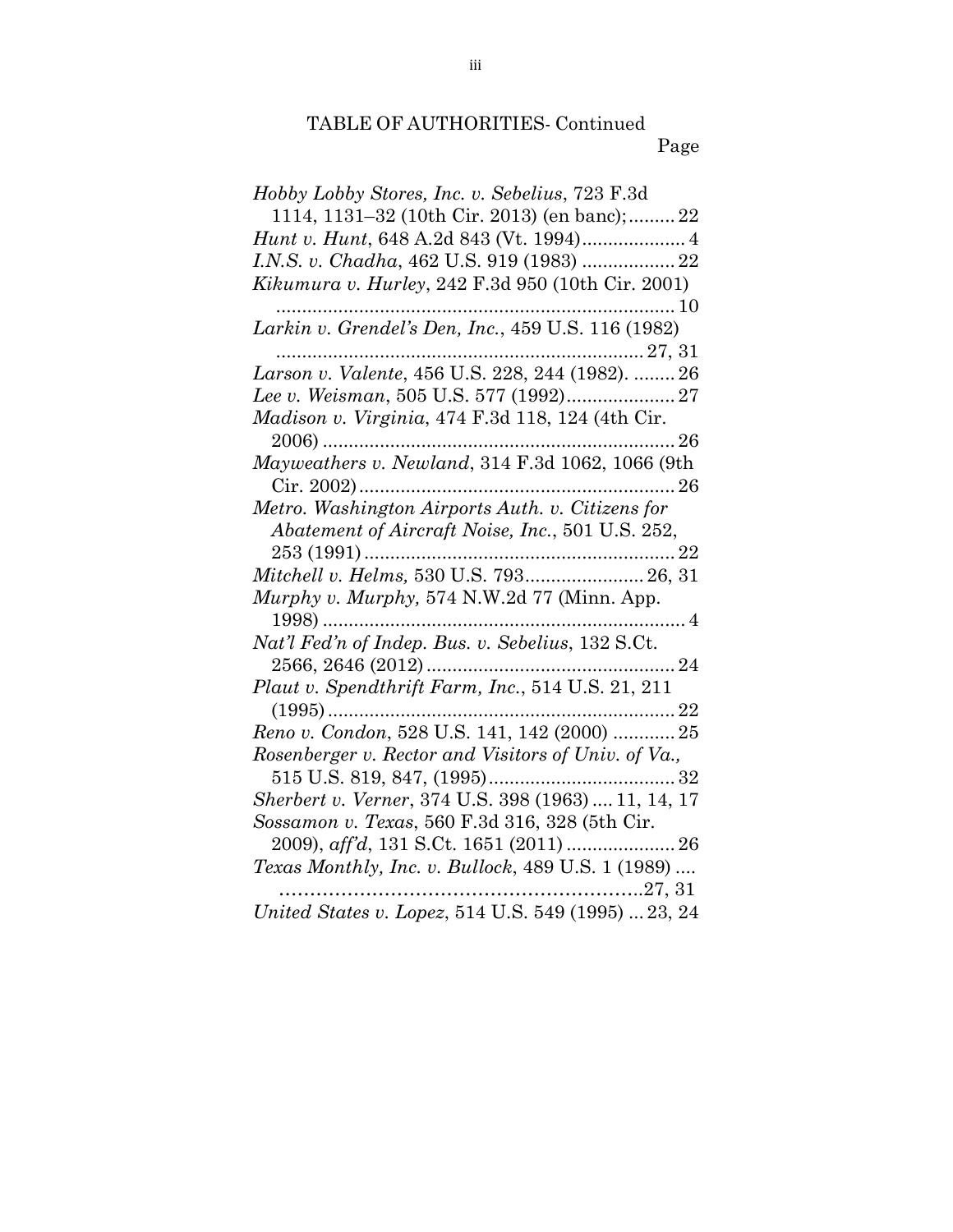| United States v. Morrison, 529 U.S. 598, 613 (2000) |  |
|-----------------------------------------------------|--|
|                                                     |  |
| United States v. Windsor, 133 S.Ct. 2675, 2683      |  |
|                                                     |  |
|                                                     |  |
| Wisconsin v. Yoder, 406 U.S. 205 (1972),  14        |  |
| Zelman v. Simmons-Harris, 536 U.S. 639, 662-63      |  |
|                                                     |  |

# **STATUTES**

| Age Discrimination in Employment Act 10 |  |
|-----------------------------------------|--|
|                                         |  |
|                                         |  |
|                                         |  |

#### **CONSTITUTION**

| U.S. Const. amend. 1 (Free Exercise Clause)  2, 10 |  |
|----------------------------------------------------|--|
| U.S. CONST. amend. I (Establishment                |  |
|                                                    |  |
| U.S. CONST. amend. I-X (Bill of Rights)  20        |  |
|                                                    |  |
|                                                    |  |
|                                                    |  |
| U.S. CONST. art. I, § 8, cl. 3  10, 23, 24, 25     |  |
| U.S. CONST. art. V 14, 16, 19, 20, 34              |  |
|                                                    |  |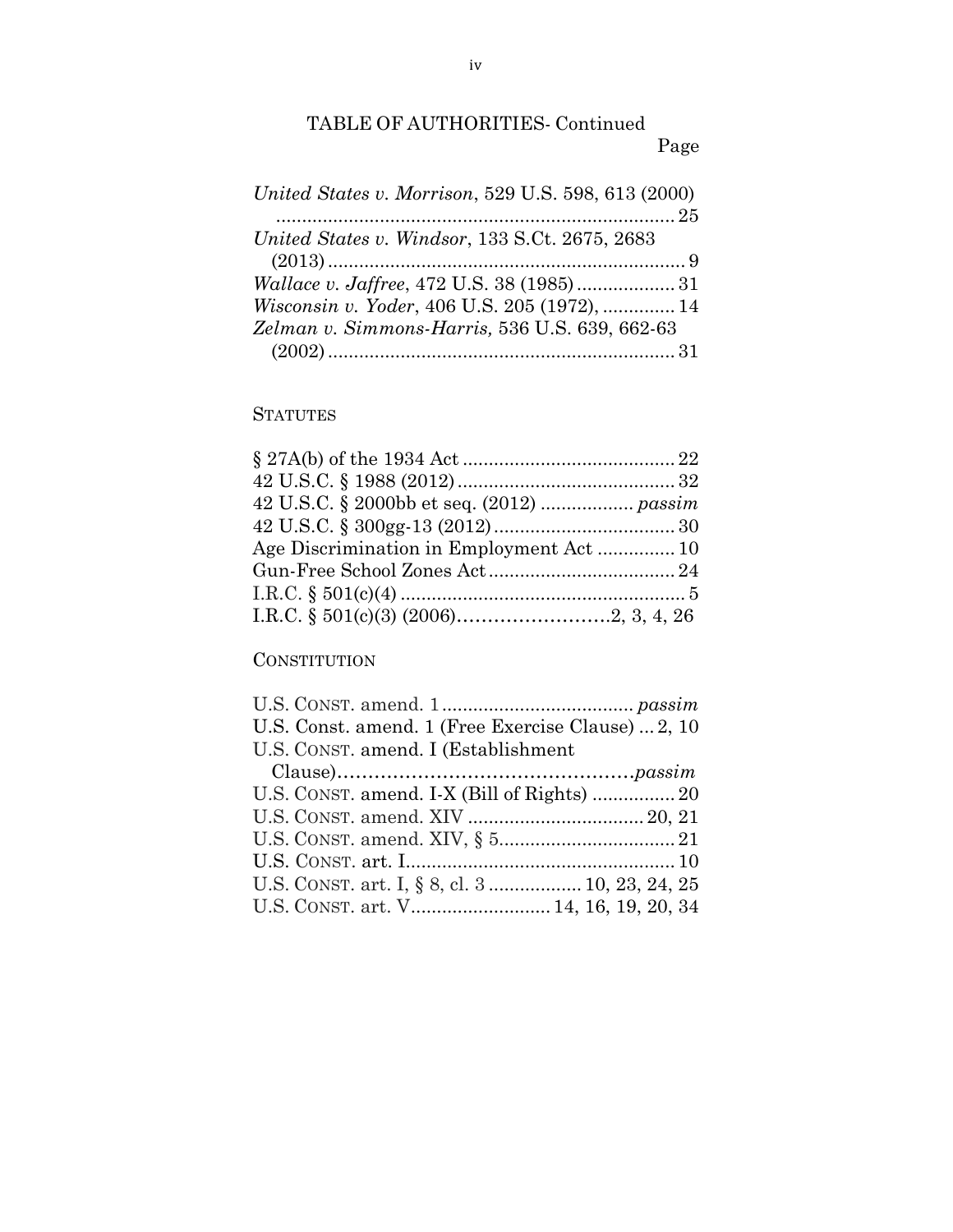### Page

## OTHER AUTHORITIES

| Ada-Marie Walsh, Note, Religious Land Use and                                                                   |
|-----------------------------------------------------------------------------------------------------------------|
| Institutionalized Persons Act of 2000:<br>Unconstitutional and Unnecessary, 10 WM. &                            |
| MARY BILL RTS. J. 189, 189 (2001)  27                                                                           |
|                                                                                                                 |
| Aurora R. Bearse, Note, <i>RFRA: Is it Necessary? Is it</i><br>Proper?, 50 RUTGERS L. REV. 1045, 1066 (1998).19 |
| Br. for Church-State Scholars Frederick Mark                                                                    |
| Gedicks, et al. as Amicus Curiae Supporting                                                                     |
| Petitioner, Sebelius v. Hobby Lobby Stores, Inc.,                                                               |
|                                                                                                                 |
| Br. for Respondents at 23–28, Sebelius v. Hobby<br>Lobby Stores, Inc., 133 S.Ct. 641 (2012) (No. 13-            |
|                                                                                                                 |
| Br. for Petitioner Kathleen Sebelius, Secretary of<br>Health and Human Services, et. al, Jan. 10,               |
|                                                                                                                 |
| Christopher L. Eisgruber & Lawrence G. Sager,                                                                   |
| Why the Religious Freedom Restoration Act is                                                                    |
| Unconstitutional, 69 N.Y.U. L. REV. 437, 469-70                                                                 |
|                                                                                                                 |
|                                                                                                                 |
| David Perry Babner, The Religious Use of Peyote                                                                 |
| After Smith II, 28 IDAHO L. REV. 65 (1991) 13                                                                   |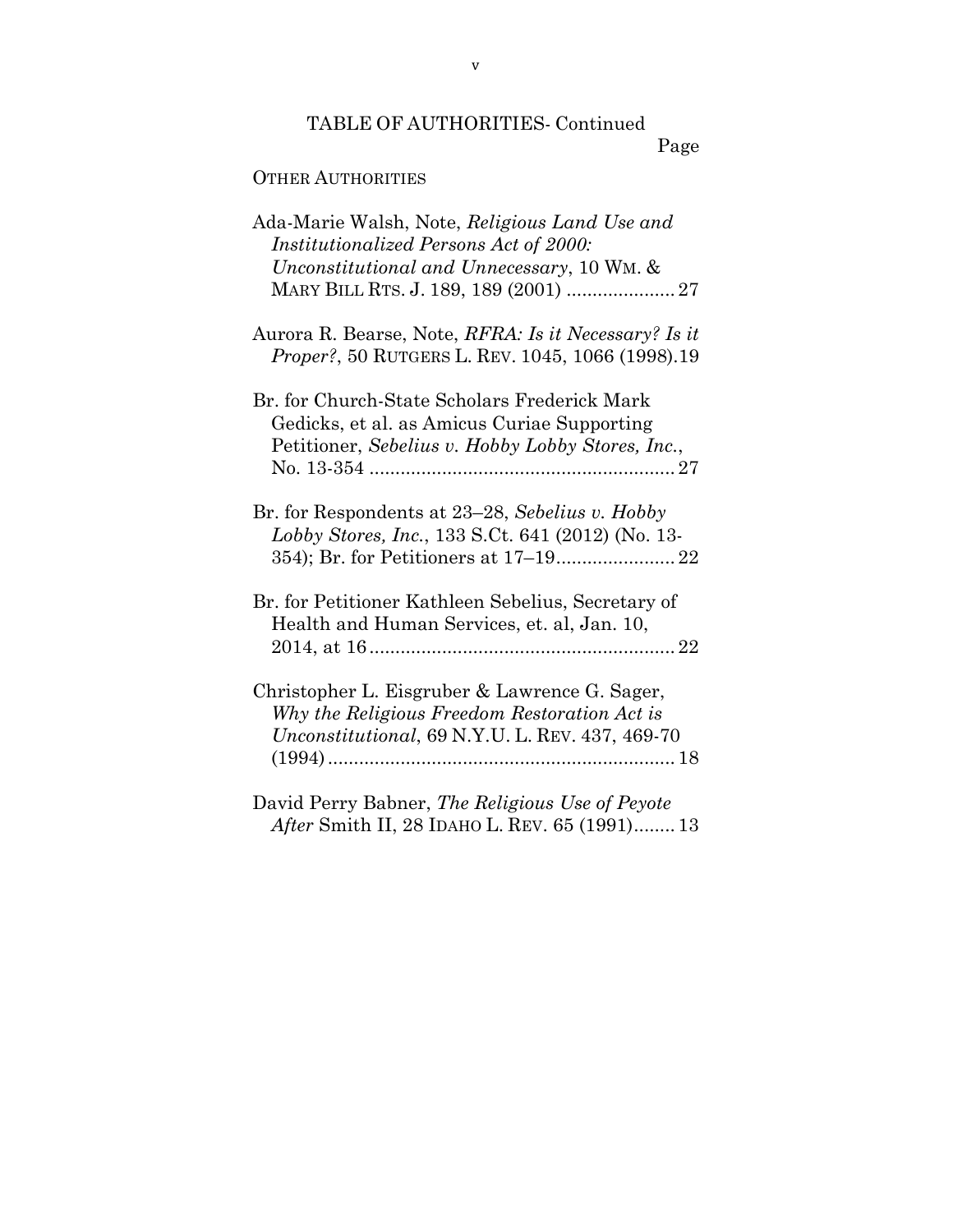Page

| Edward J.W. Blatnik, Note, No RFRAF Allowed:<br>The Status of the Religious Freedom Restoration<br>Act's Federal Application in the Wake of City of<br>Boerne v. Flores, 98 COLUM. L. REV. 1410, 1447 |
|-------------------------------------------------------------------------------------------------------------------------------------------------------------------------------------------------------|
| Eugene Gressman & Angela C. Carmella, The<br>RFRA Revision of the Free Exercise Clause, 57                                                                                                            |
| Gertrude Stein, Sacred Emily, Geography and                                                                                                                                                           |
| H.R. Rep. No. 88, 103d Cong., 1st Sess. 6-7 (1993)                                                                                                                                                    |
| Joanne C. Brant, Taking the Supreme Court at its<br>Word: The Implications for RFRA and<br>Separation of Powers, 56 MONT. L. REV. 5, 6                                                                |
| Kristen A. Carpenter, Limiting Principles and<br><b>Empowering Practices in American Indian</b><br>Religious Freedoms, 45 CONN. L. REV. 387,                                                          |
| Lara A. Berwanger, Note, White Knight?: Can the<br>Commerce Clause Save the Religious Land Use<br>and Institutionalized Persons Act?, 72 FORDHAM                                                      |

vi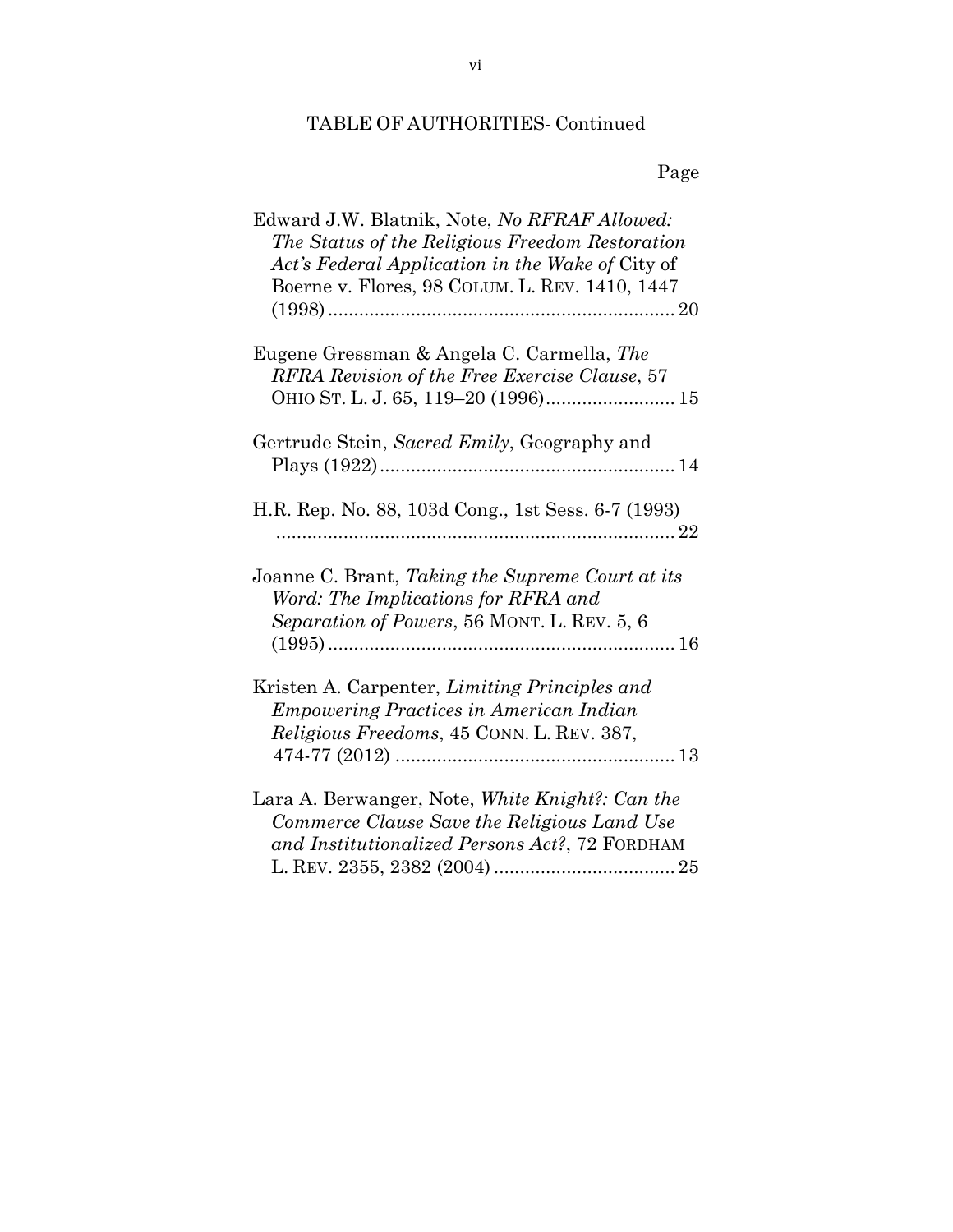| Letter from Eric H. Holder, Jr., Attorney Gen., to<br>John A. Boehner, Speaker, U.S. House of Rep.                                                                                        |
|-------------------------------------------------------------------------------------------------------------------------------------------------------------------------------------------|
| Marci A. Hamilton, Employment Division v. Smith<br>at the Supreme Court: The Justices, The<br>Litigants, and the Doctrinal Discourse, 32<br>CARDOZO L. REV. 1671, 1673 (2011)  11         |
| Marci A. Hamilton, The "Licentiousness" in<br>Religious Organizations and Why it is Not<br>Protected Under Religious Liberty Constitutional<br>Provisions, 18 WM. & MARY BILL RTS. J. 953 |
| Marci A. Hamilton, The Religious Freedom<br>Restoration Act is Unconstitutional, Period, 1 U.                                                                                             |
| Philip A. Hamburger, A Constitutional Right of<br>Religious Exemption: An Historical Perspective,<br>60 GEO. WASH. L. REV. 915 (1992) 12, 14                                              |
| Rep. No. 111, 103d Cong., 1st Sess. 8-9 (1993)                                                                                                                                            |
| Ruth Colker, City of Boerne Revisited, 70 U. CIN. L.                                                                                                                                      |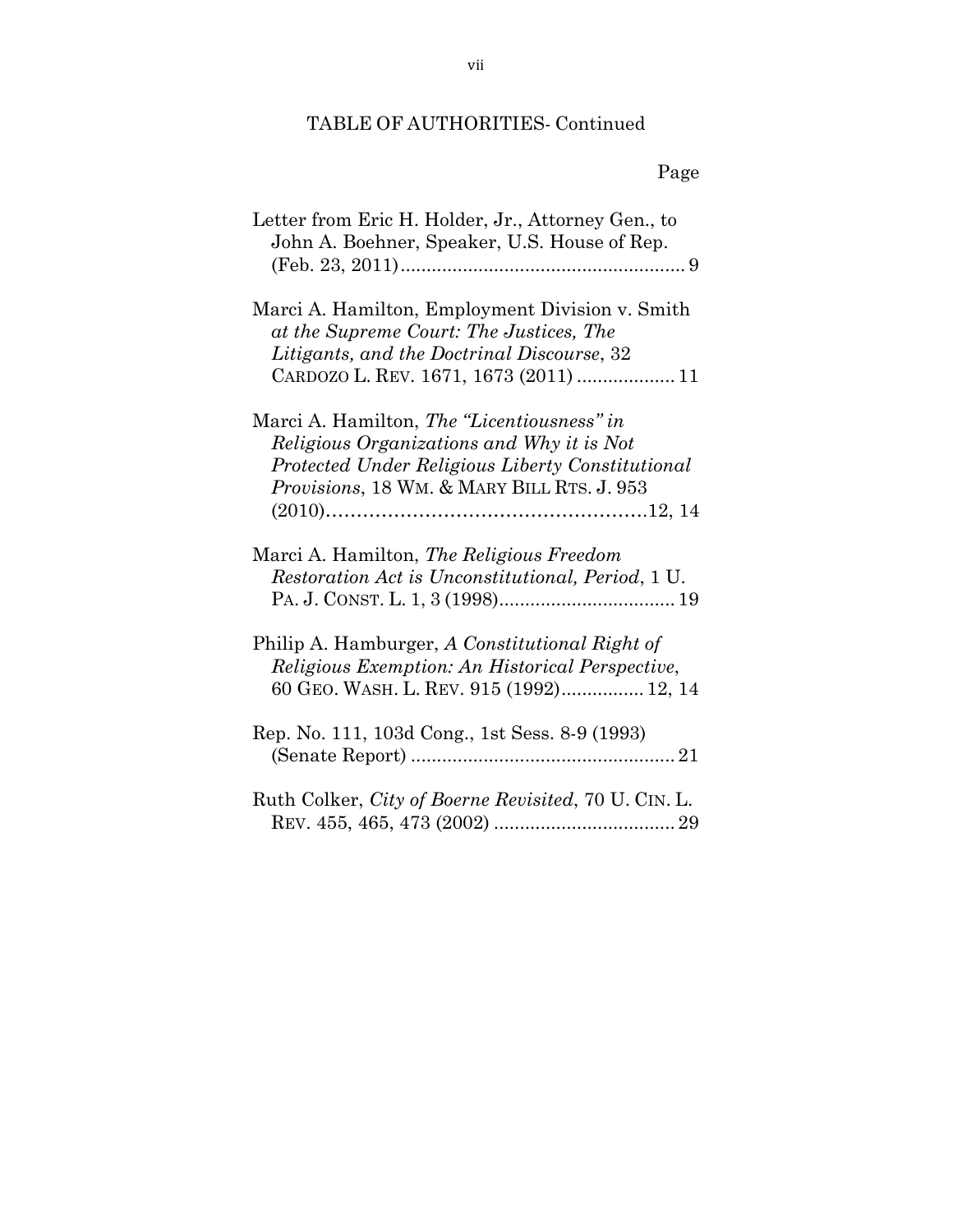Page

| Sara Brucker, Navajo Nation v. United States |  |
|----------------------------------------------|--|
| Forest Service: Defining the Scope of Native |  |
| American Freedom, 31 ENVIRONS ENVTL. L. &    |  |
|                                              |  |

Sara C. Galvan, Note, *Beyond Worship: The Religious Land Use and Institutionalized Persons Act of 2000 and Religious Institutions' Auxiliary Uses*, 24 YALE L. & POL'Y REV. 207, 230 (2006) . 29

William Van Alstyne, *The Failure of the Religious Freedom Restoration Act under Section 5 of the Fourteenth Amendment*, 46 DUKE L.J. 291, 292– 303 (1996)............................................................ 20

viii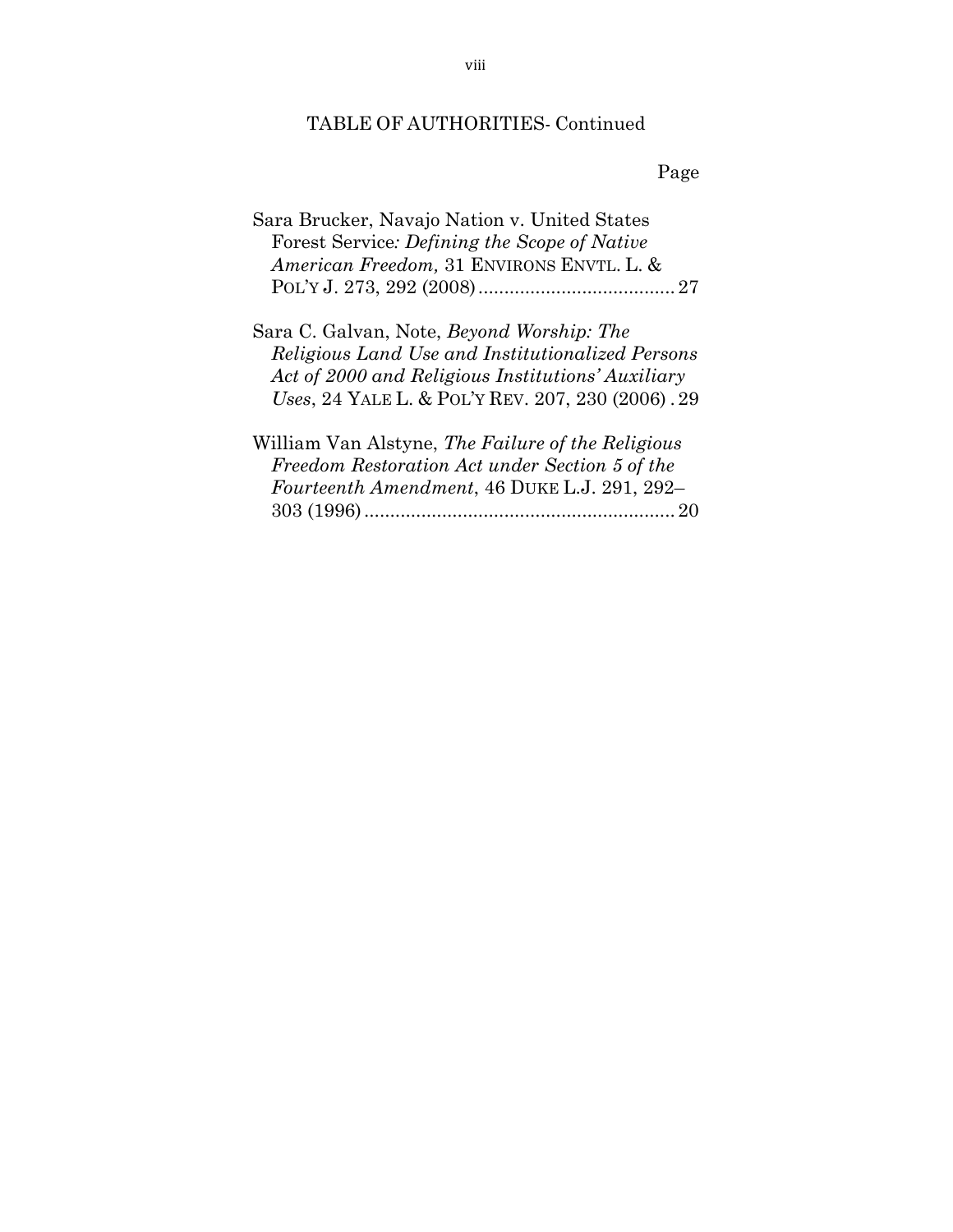#### **INTEREST OF AMICI CURIAE1**

**The Freedom From Religion Foundation** ("FFRF"), an I.R.C. § 501(c)(3) (2006), national nonprofit organization based in Madison, Wisconsin, is the largest association of freethinkers in the United States, representing nearly 20,000 atheists and agnostics. Founded nationally in 1978, FFRF is a growing organization, with members in every state, the District of Columbia, and Puerto Rico. FFRF's two primary purposes are to educate the public about nontheism and to defend the constitutional separation between state and church.

FFRF's interest in this case arises from its position that the radical redefinition of "religious freedom" to include a right to impose one's religious beliefs on others is arguably the greatest threat to individual freedom of conscience. This alarming redefinition is embodied in the Religious Freedom Restoration Act and arguments demanding strict

 

**<sup>1</sup>** On December 5, 2013, Counsel for Petitioner, Kathleen Sebelius, filed a consent to the filing of *amicus curiae* briefs, in support of either party or of neither party. On January 21, 2014, Counsel for Respondent, Hobby Lobby Stores, Inc., granted consent to the filing of an *amicus curiae* brief in support of the Petitioner. No counsel for a party authored this brief in whole or in part, and no such counsel or party made a monetary contribution intended to fund the preparation or submission of this brief. No persons other than the Amici or their counsel made a monetary contribution to this brief 's preparation or submission.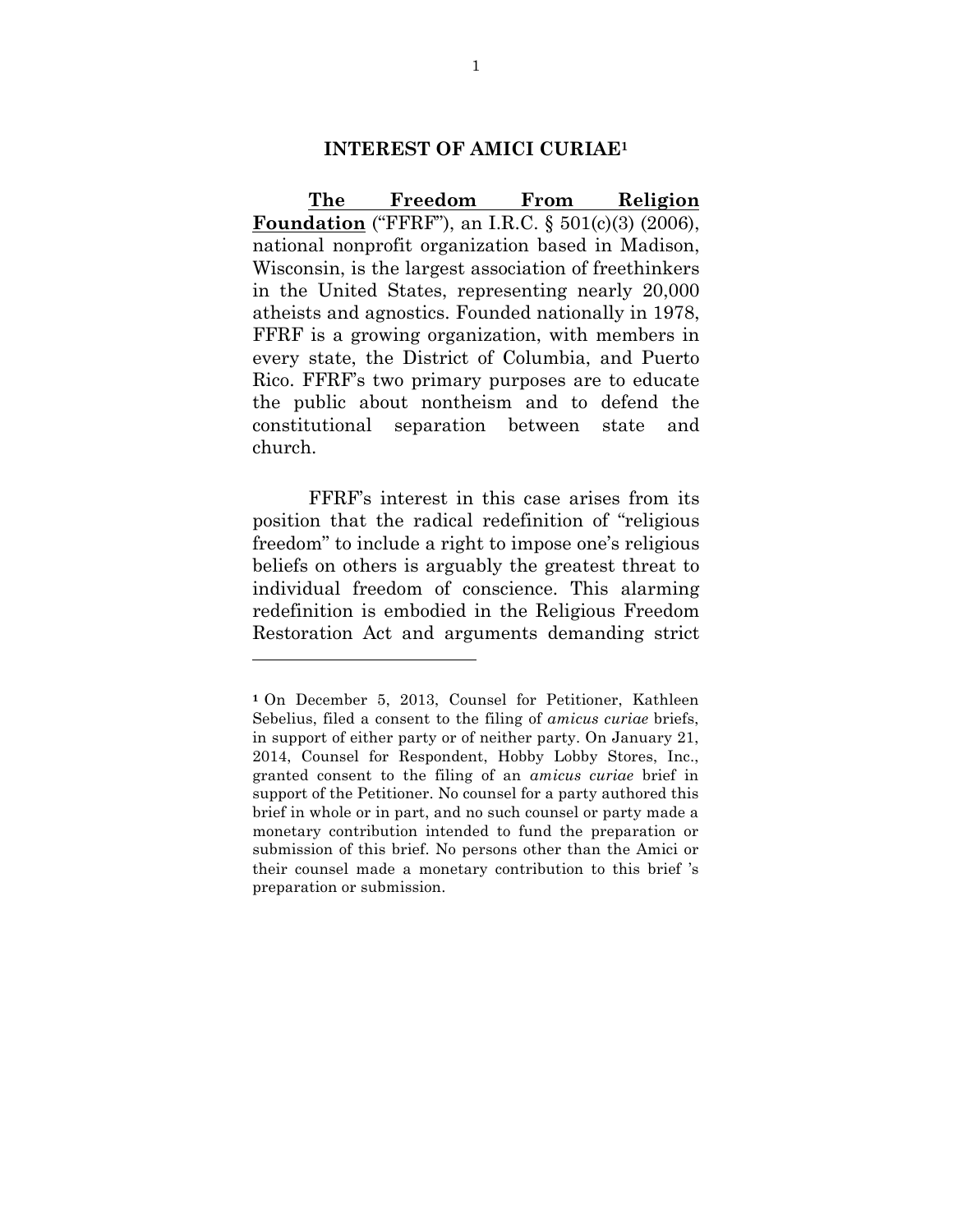scrutiny under the Free Exercise Clause of the First Amendment for neutral, generally applicable laws. The contraceptive mandate cases are prime examples of this new argument that believers have a right to force their religious beliefs on others.

This case is particularly important to FFRF, as its two principal founders, Anne and Annie Laurie Gaylor, formed the organization partly in response to unwarranted governmental and religious intrusion into a woman's reproductive health decisions. Thus, FFRF was organized in part to fight what it believes to be some of the root causes of women's oppression — patriarchal religion and its incursions upon our secular laws.

**BishopAccountability.org** is a  $\S$  501(c)(3) corporation that maintains a library in Waltham, MA, and a large online archive of documents, reports, and newspaper articles documenting the sexual abuse of children by persons employed by religious institutions, and the mismanagement by religious leaders of abuse allegations. Their collection of newspaper articles covers sexual abuse in all religions and denominations worldwide. Their document and report collections focus on sexual abuse and mismanagement by employees of Roman Catholic dioceses in the United States and Ireland, but the institutional problems revealed by those documents and reports are common to all religious organizations and to corporations and institutions generally. They also maintain an extensive database of Catholic priests, brothers, nuns, deacons, and seminarians who have been accused of abuse. Their holdings and database are often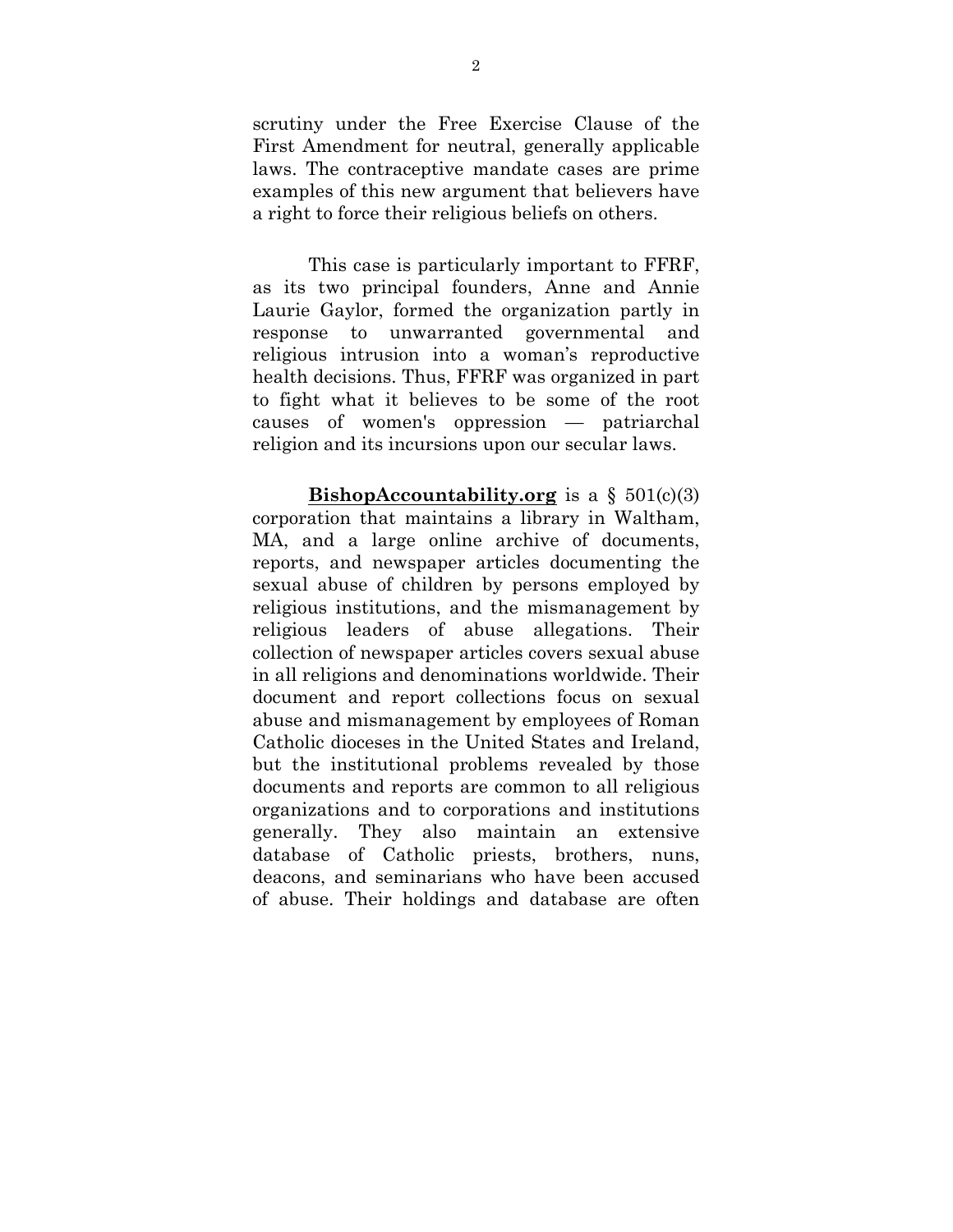used by law enforcement personnel in their efforts to protect children from future abuse. Their collection offers ample documentation of the barriers that victims of child sexual abuse encounter in coming forward, seeking justice in the courts, and the growing awareness in recent years that institutions have covered up the sexual abuse of children by their personnel and thereby created risk for children in the future. Their interest in this case lies in the fact that RFRA, and its state counterparts, create even more barriers to transparency and justice for the child sex abuse victims who have been harmed by religious organizations and individuals.

**Children's Healthcare Is a Legal Duty, Inc.** ("CHILD") is a nonprofit §501(c)(3) and national membership organization with members in 45 states and three foreign countries. Our mission is to stop child abuse and neglect related to religious beliefs and cultural traditions.

CHILD opposes religious exemptions in state law when they privilege religious practice above the best interests of children. Though the U.S. Supreme Court invalidated the Religious Freedom Restoration Act as it applied to state law, we remain opposed to RFRA as applied to federal law because it compromises the welfare of children in the District of Columbia and on federal property. Moreover, we oppose any religious exemptions in federal law that compromise the health and safety of children.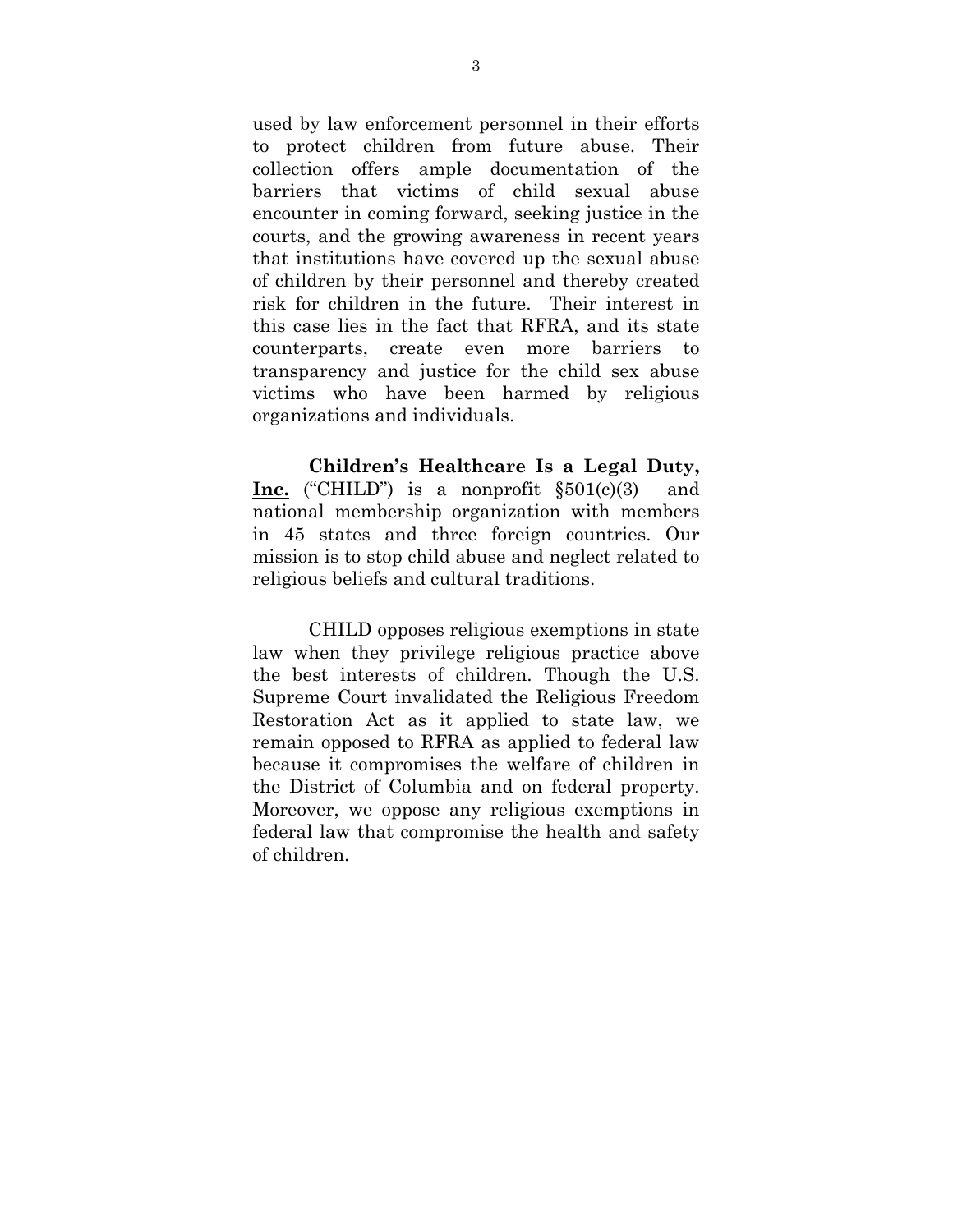During the three years that RFRA was applicable to the states, several courts relied on it to reach outcomes detrimental to the interests of children. These include *Cheema v. Thompson*, 67 F.3d 883 (9th Cir. 1995); *DeBose v. Bear Valley Church of Christ*, 890 P.2d 214 (Colo. 1995) (as modified on denial of rehearing); *Hunt v. Hunt*, 648 A.2d 843 (Vt. 1994); and *Murphy v. Murphy,* 574 N.W.2d 77 (Minn. App. 1998). Besides limiting the states' ability to protect children, these decisions also constricted litigation between private parties, as in DeBose v. Bear Valley, supra, limiting other means of protecting children's welfare.

In the instant case, CHILD believes that RFRA is unconstitutional because it permits religious exemptions to generally applicable federal law. RFRA therefore privileges religious practice above the best interests of children. In addition, CHILD believes that access to contraceptives is a public good and that it is certainly in the best interests of all children for their mothers to have access to contraceptives and for girls to have access to emergency contraception, particularly when they are victims of rape.

**The Child Protection Project** ("CPP") is a  $§ 501(c)(3)$  nonprofit organization that recognizes that many heinous abuses occur when religious organizations seek and hide behind specific religious exemptions under the law. Religions must be good corporate citizens and held to the same standard as secular organizations when dealing with children in their care. Strict scrutiny, particularly the least restrictive means test,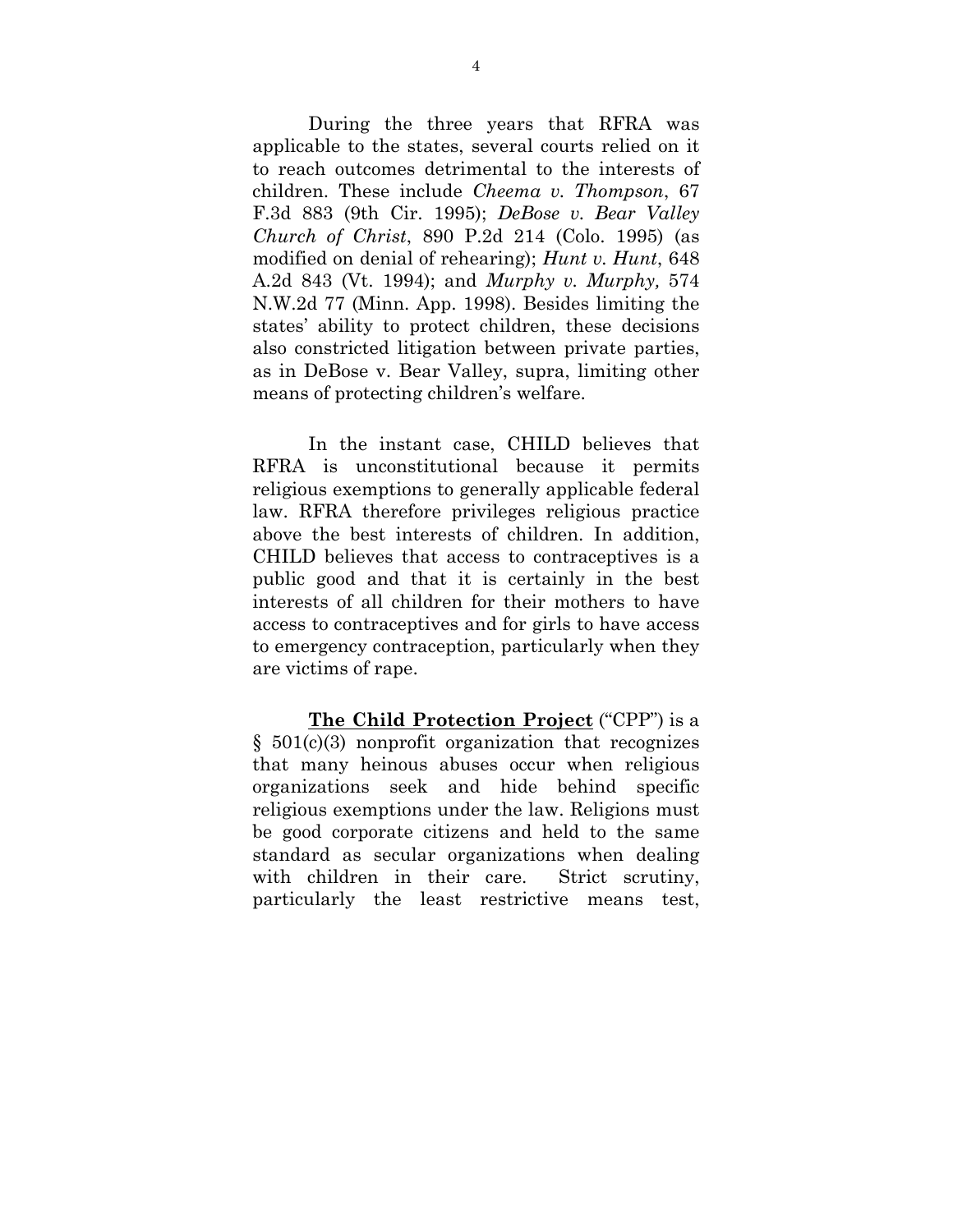endangers children and women in religious settings. As has been documented, too often religious organizations will provide faith healing only, allowing children and others to suffer or die from preventable illnesses, and permit the cover up of underage plural marriages, statutory rape, and the abandonment of children. CPP's interest in this case is to ensure that our laws do not make it easier for religious organizations and individuals to endanger the vulnerable.

**The Foundation to Abolish Child Sex Abuse** ("FACSA") is a nonprofit I.R.C. § 501(c)(4) that has a mission to influence state and federal governments, courts, the criminal justice system and the media to (1) protect children from sexual abuse; (2) hold those who sexually abuse children accountable; (3) hold institutions which condone and enable the sexual abuse of children accountable; and (4) help child sex abuse victims find justice. Its interests in this case are directly correlated with its mission. Their interest in this case lies in the fact that RFRA, and its state counterparts, create even more barriers to justice for child sex abuse victims who have been harmed by religious organizations and individuals. Further, RFRA, and its state counterparts, makes it more challenging for perpetrators, and the institutions that condone them, to be held accountable.

**Survivors for Justice** ("SFJ"), is a not-forprofit organization founded by advocates from within the strict Orthodox Jewish community dedicated to providing emotional support and legal assistance to victims of sexual abuse. One of SFJ's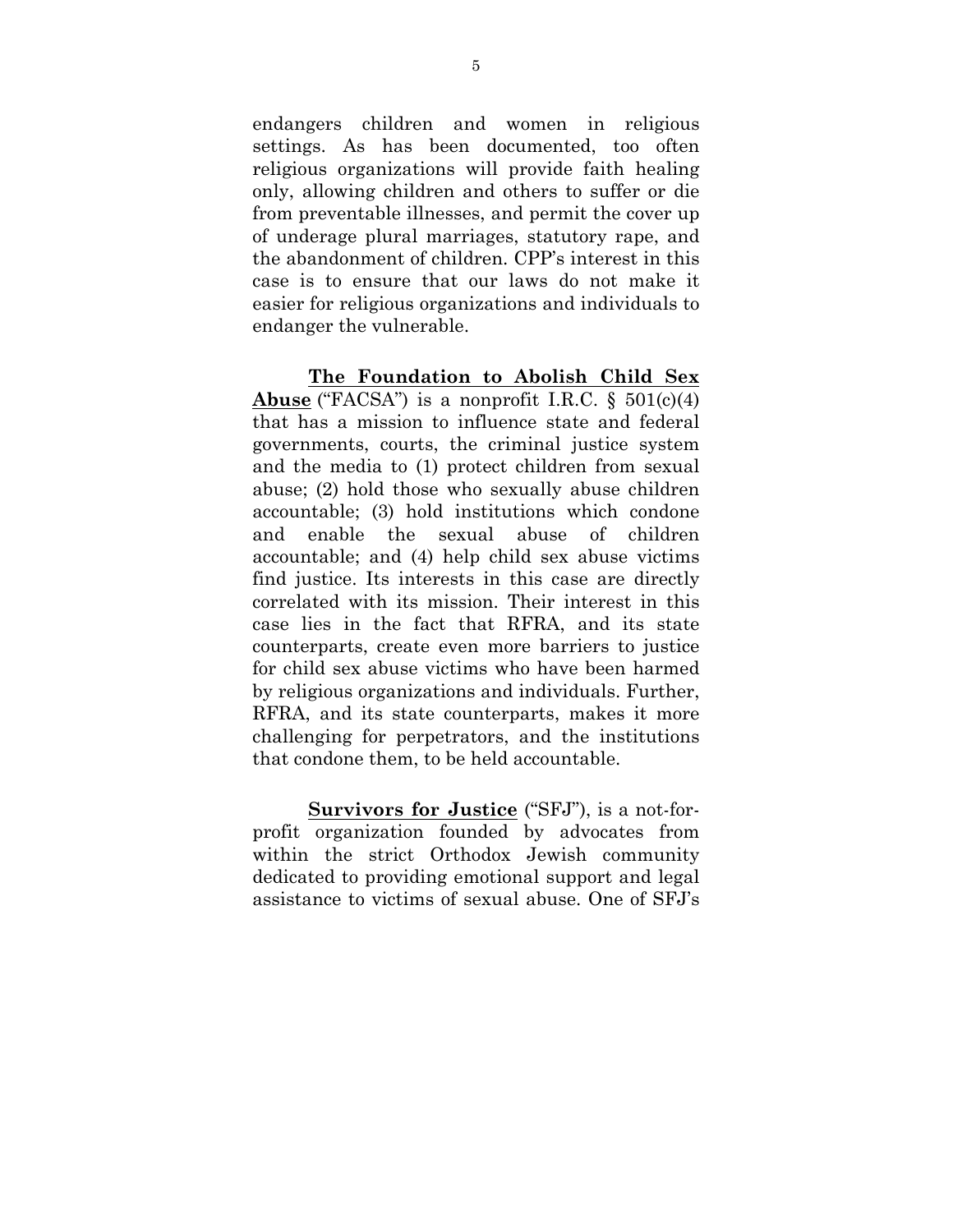main goals is to ensure that within our insular community abuse is dealt with in a manner that complies with secular law.

Indeed, while Jewish law (*halacha*) mandates compliance with civil law under the principle that the "law of the land is binding," (*dina demalchusa dina*,) in practice such compliance is discouraged by the religious leadership within the Orthodox Jewish community. Certain rabbis invoke ancient cultural taboos against "informing" on a fellow Jew to the secular authorities—and other misrepresentations of Jewish doctrine—to ensure that abuse is dealt with "internally," with disastrous consequences for society. Those rare community members who do report can expect to face intimidation, threats and ostracism.

Many of SFJ's clients reported their abuse to rabbis and administrators of religious schools and institutions only to be summoned to religious courts (*bet dins*) ill equipped to conduct a meaningful investigation and often compromised by myriad conflicts of interest and no real power to enforce their "verdicts." These proceedings have invariably resulted in the protection of the abuser and no recourse for the victim.

Government-funded Orthodox Jewish organizations such as Agudath Israel of America and Ohel Children's Home and Family Services openly defy civil and criminal statutes with impunity. Recently, Agudath Israel of America sponsored a CLE conference where participants were advised to defy New York State law obligating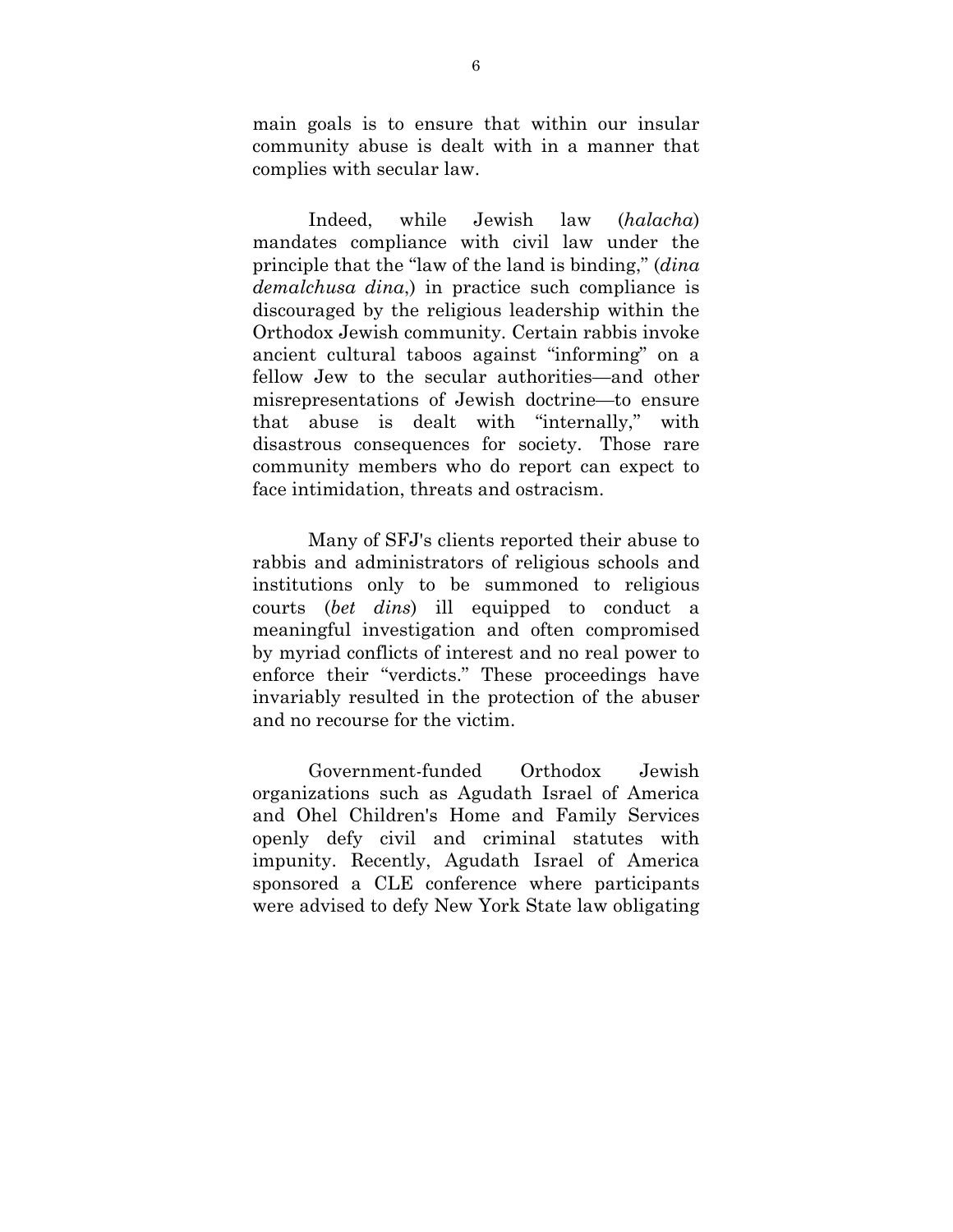them to report sexual abuse to the authorities. Instead they were directed to report sexual abuse to their rabbis. These are but a few glaring examples of the danger to society inherent in allowing religious doctrine to trump civil law.

SFJ's interest in this case is that it stands for the belief that only adjudication by the civil justice system, without interference or involvement of religion, can protect society from the abuse of power that allows predators to thrive and operate freely within our schools and religious institutions.

**The Survivors Network of those Abused by Priests** ("SNAP"), is a § 501(c)(3) not-for-profit agency and the oldest and largest self-help support group run by and for survivors. The mission of the organization is to heal the wounded and protect the vulnerable. SNAP provides peer counseling in person, on the telephone, by mail. SNAP also hosts conferences and gatherings and provides education and advocacy about clergy sexual abuse. SNAP works to reform secular and church laws and structures to better safeguard children. Founded in 1988, the organization now has groups meeting in 65 cities in the United States with over 15,000 members. SNAP has an interest in this case as many perpetrators of its members still pose a risk to children and the law at issue, the Religious Freedom Restoration Act, and its state counterparts, create even more barriers than already exist for victims to safeguard children, expose predators and obtain justice from religious organizations and individuals, and, therefore,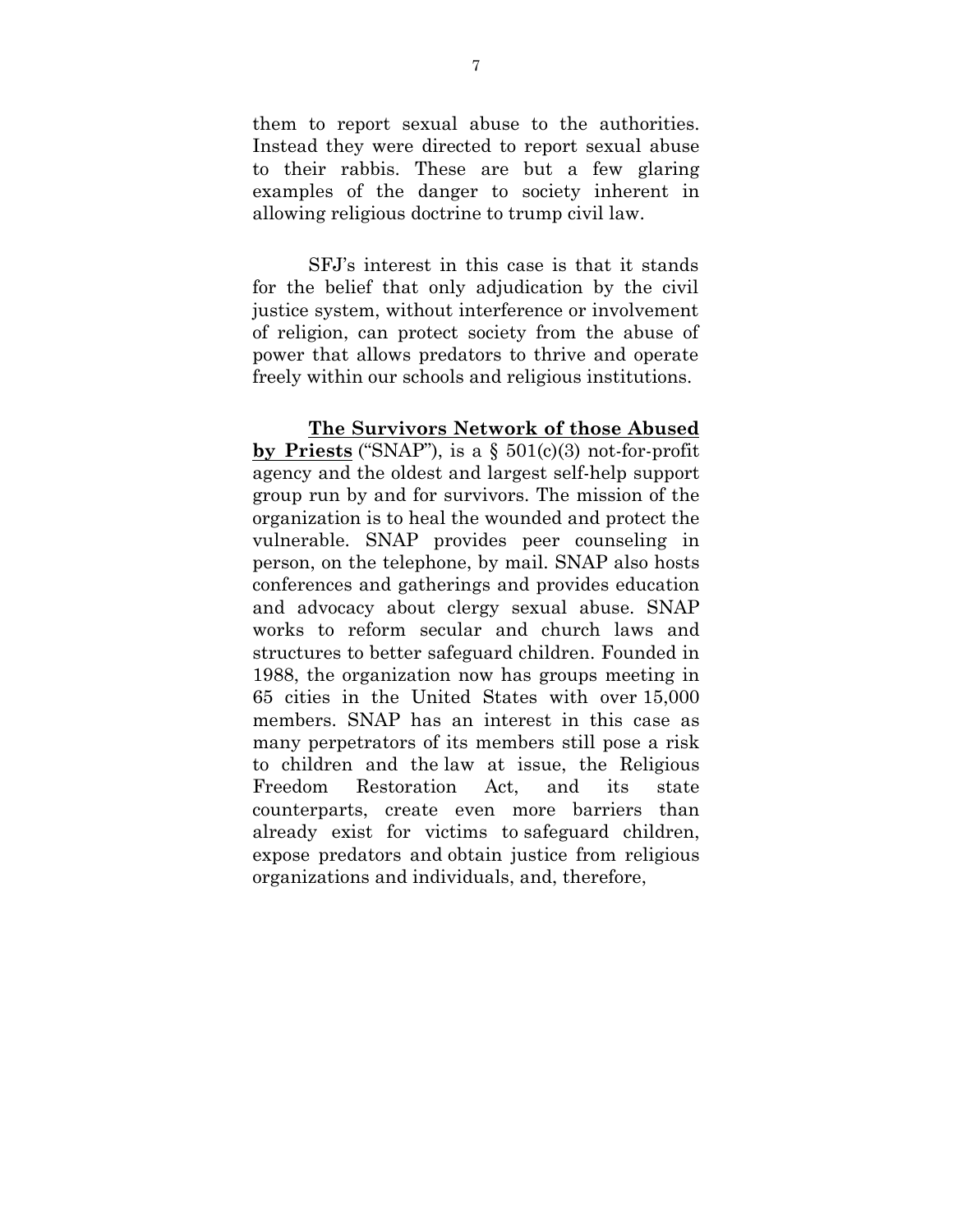a ruling in this case that RFRA is unconstitutional is needed to more securely protect our nation's children.

#### **SUMMARY OF ARGUMENT**

This case is testimony to the extreme religious liberty rights accorded to believers by the Religious Freedom Restoration Act, 42 U.S.C. § 2000bb et seq. (2012), at the expense of others. The intense passions about religious freedom and women's reproductive health in this case have obscured the issue that should be decided before this Court reaches the merits: RFRA is unconstitutional.

RFRA is Congress's overt attempt to takeover this Court's role in interpreting the Constitution. "Congress enacted RFRA in direct response to the Court's decision in *Employment Div., Dept. of Human Resources of Oregon v. Smith*, 494 U.S. 872, 110 S.Ct. 1595, 108 L.Ed.2d 876 (1990)." *Boerne v. Flores*, 521 U.S. 507, 512 (1997). Accordingly, it "contradicts vital principles necessary to maintain separation of powers . . . ." *id.* at 536, and Article V. *Id.* at 529. RFRA also is beyond Congress's power, as an illegitimate exercise of power under the Commerce Clause.

RFRA also accords religious believers extreme religious liberty rights that yield a political and fiscal windfall in violation of the clearest commands of the Establishment Clause in a long line of cases. *Amici Curiae*, who are united in their concern that RFRA endangers the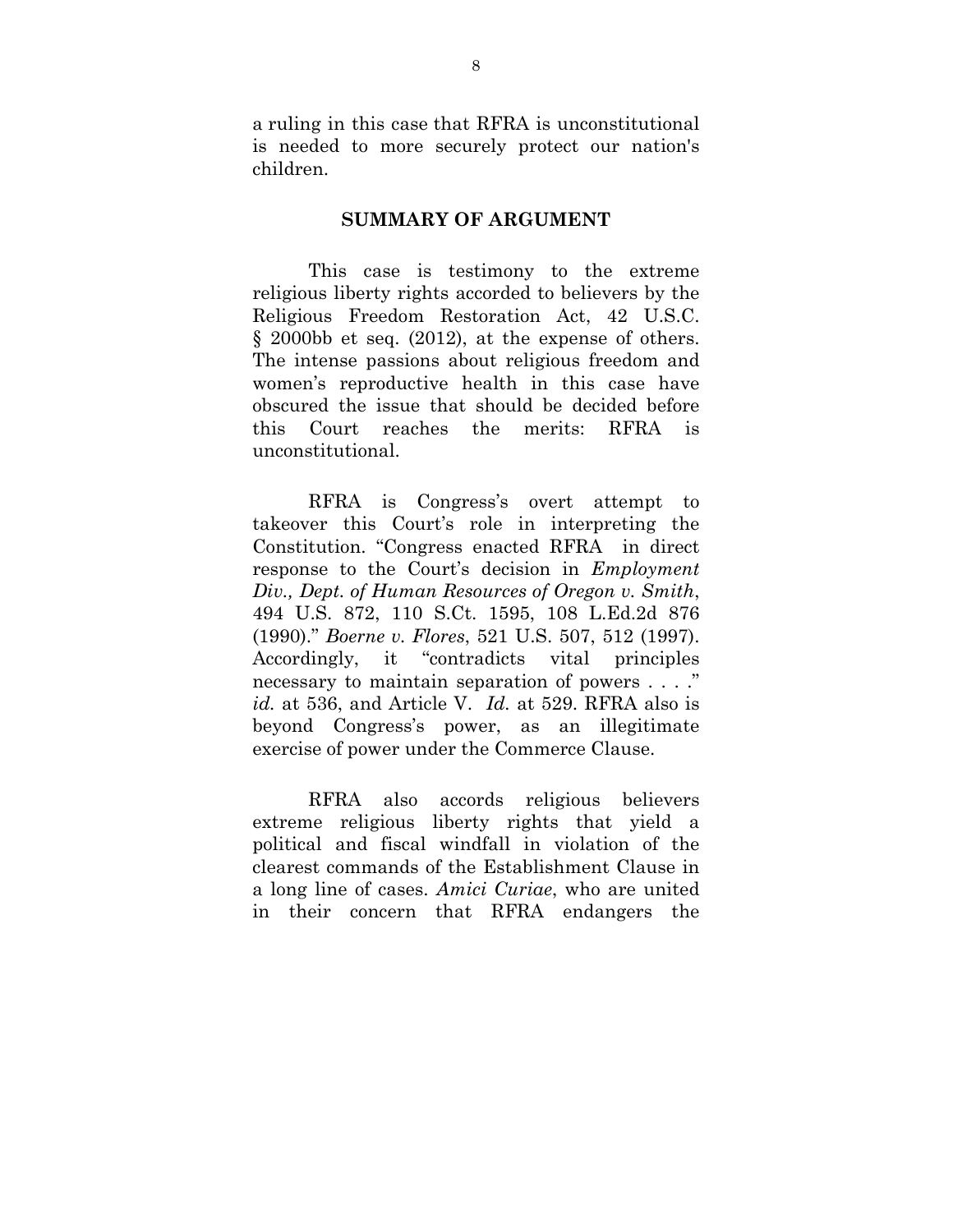vulnerable—who would otherwise be protected by the neutral, generally applicable laws of this country—respectfully ask this Court to hold that RFRA is unconstitutional once and for all, and to restore common sense to United States religious liberty guarantees.

#### **ARGUMENT**

This amicus brief makes an argument that has been lost in the intense public debate between claimed religious liberty for for-profit corporations and women's reproductive health: the Religious Freedom Restoration Act, 42 U.S.C. § 2000bb , is unconstitutional.

The issue of RFRA's constitutionality has not been raised in this case, or the vast majority of other RFRA cases involving federal law, because the religious claimants do not challenge it, the federal government has chosen not  $to$ ,  $2$  and courts

 

<sup>2</sup> The Attorney General determines when to defend a federal statute and when not to. The default position is to defend acts of Congress, but this is not a hard and fast rule, and the Attorney General owes fealty to the Constitution, not Congress. Recently, Attorney General Eric Holder refused to defend the constitutionality of the Defense of Marriage Act, Letter from Eric H. Holder, Jr., Attorney Gen., to John A. Boehner, Speaker, U.S. House of Rep. (Feb. 23, 2011), *available at* http://www.justice.gov/opa/pr/2011/February/11 ag-223.html, in *United States v. Windsor*, 133 S.Ct. 2675, 2683 (2013). *Windsor*, 133 S.Ct at 2683. The issue was neither raised nor addressed in *Gonzales v. O Centro Espirita Beneficiente Uniao Do Vegetal*, 544 U.S. 973 (2005), which is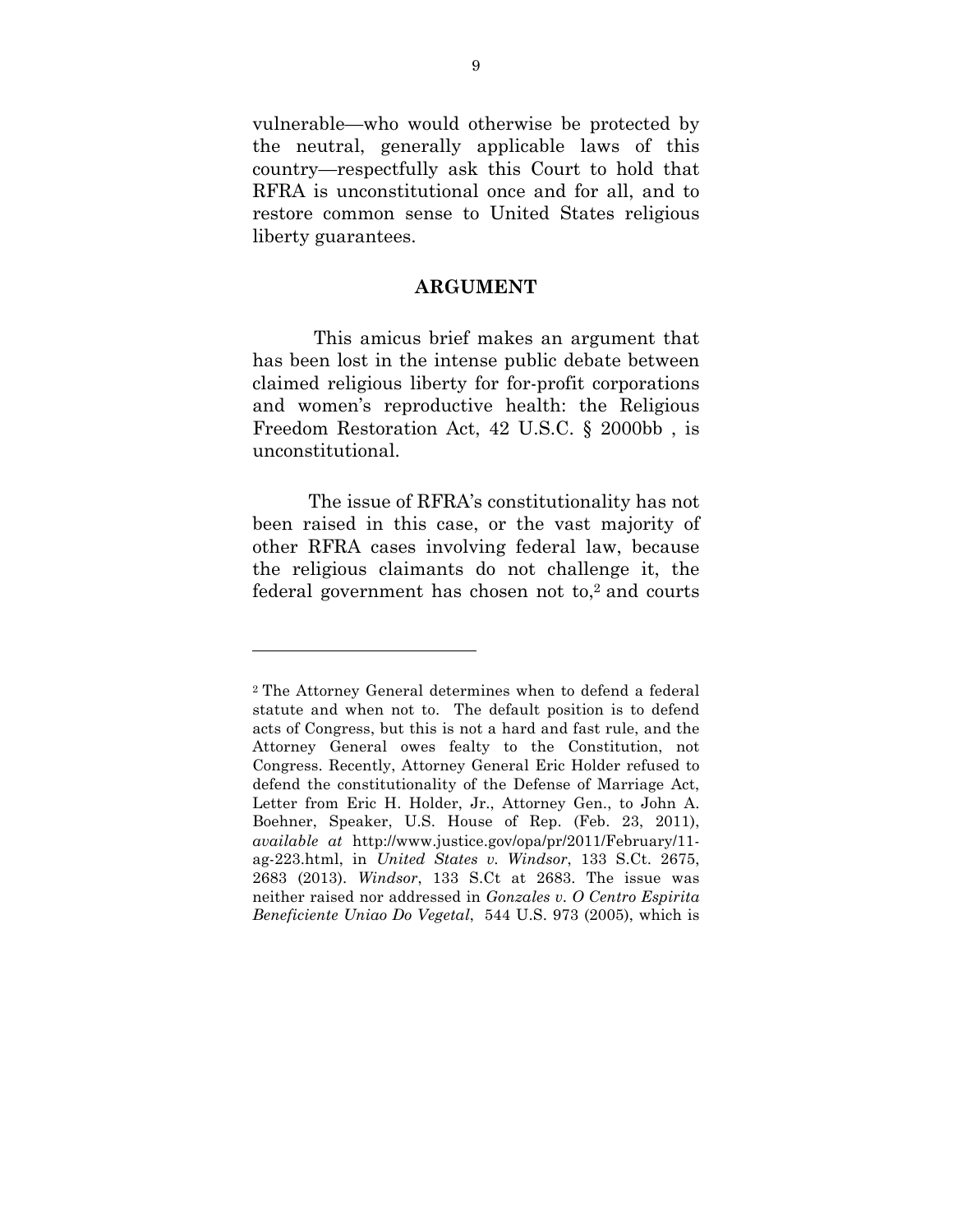rarely take up the issue *sua sponte*. Thus, there have only been a few federal courts reaching the issue. *See, e.g., Hankins v. Lyght*, 441 F.3d 96 (2d Cir. 2006) (holding RFRA as applied to Age Discrimination in Employment Act is constitutional as it did not violate the separation of powers principles nor the Establishment Clause, and was a proper exercise of Congressional power under the Commerce Clause, in response to Plaintiff minister invoking age discrimination claim and that RFRA was unconstitutional); *Kikumura v. Hurley*, 242 F.3d 950 (10th Cir. 2001) (holding RFRA constitutional as applied to federal law under Art. I powers, after the district court raised question of RFRA's constitutionality).

The decision in *Emp't Div. v. Smith*, 494 U.S. 872 (1990), is a landmark, summary, and straight explanation of this Court's entire free exercise jurisprudence, in which this Court carefully considered and weighed the various possibilities and the most appropriate balance between history, doctrine, and the Court's experience over 100 years with free exercise cases. With a simple majority vote for RFRA ,3 Congress shoved the Court aside

<u> 1989 - Andrea Stadt, fransk politiker (d. 1989)</u>

this Court's only other RFRA case other than *Boerne v. Flores,* 521 U.S. 507 (1997).

<sup>3</sup> RFRA was not passed unanimously in either the House or Senate, despite its proponents' claims. It was passed in the House by a procedure euphemistically called "unanimous consent." 139 CONG. REC. H8713 (daily ed. Nov. 3, 2003).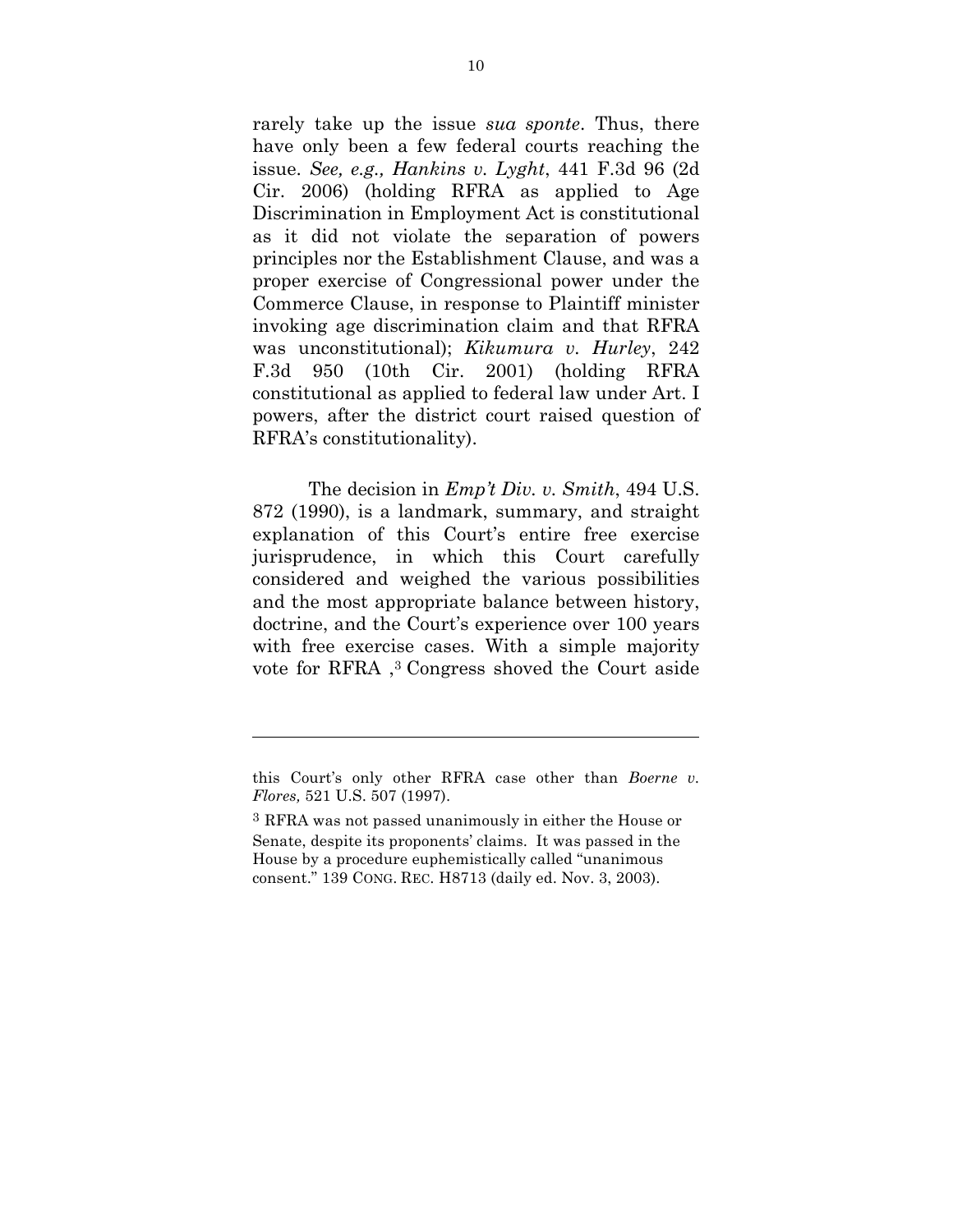and handed believers the most extreme religious liberty regime ever in place in the United States.

This Court correctly held in *Smith* that under the Free Exercise Clause, "the approach in accord with the vast majority of our precedents, is to hold the [strict scrutiny] test inapplicable to [free exercise] cases" involving neutral, generally applicable laws. *Id.* at 885. For the Court, the case was essentially a case of first impression in that it involved a demand for accommodation where the underlying religious conduct was illegal, which distinguished it from the *Sherbert v. Verner*, 374 U.S. 398 (1963), line of cases. Marci A. Hamilton, Employment Division v. Smith *at the Supreme Court: The Justices, The Litigants, and the Doctrinal Discourse*, 32 CARDOZO L. REV. 1671, 1673 (2011). The result was that two drug counselors who were fired after using the illegal drug peyote, during Native American Church religious services, could not obtain unemployment compensation, because they had violated state law. The Free Exercise Clause did not provide immunity from the state law governing peyote or unemployment compensation. *Emp't Div. v. Smith*, 494 U.S. at 890.

This Court explained:

[G]overnment's ability to enforce generally applicable prohibitions of socially harmful conduct, like its ability to carry out other aspects of public policy, cannot depend on measuring the effects of a governmental action on a religious objector's spiritual development. To make an individual's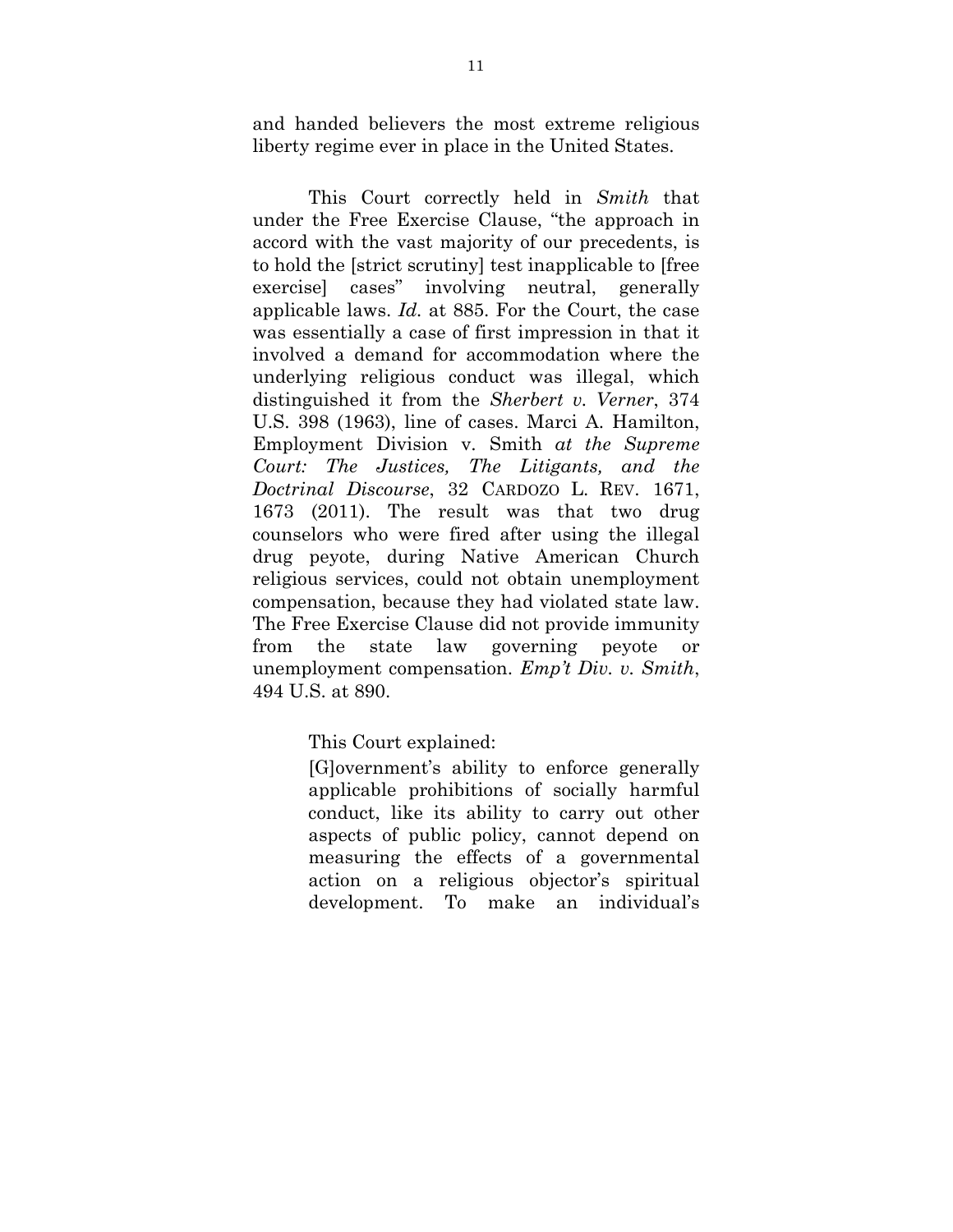obligation to obey such a law contingent upon the law's coincidence with his religious beliefs, except where the State's interest is compelling—permitting him, by virtue of his beliefs, to become a law unto himself contradicts both constitutional tradition and common sense.

494 U.S. at 885 (internal quotation marks and citations omitted). Accordingly, strict scrutiny in the *Smith* case "would have produced an anomaly in the law, a constitutional right to ignore neutral laws of general applicability." *Boerne v. Flores*, 521 U.S. 507, 513 (1997.

Lobbyists for religious organizations and some civil rights groups responded to *Smith* with hyperbole and exaggeration, claiming that the Supreme Court had "abandoned" religious liberty. They mischaracterized the Court's previous holdings. Their representations to Congress that the First Amendment mandates exemptions from neutral, generally applicable laws also incorrectly portray the Framers' intent and the history of free exercise in the states. *See Boerne*, 521 U.S. at 541 (Scalia, J., concurring); *see also* Marci A. Hamilton, *The "Licentiousness" in Religious Organizations and Why it is Not Protected Under Religious Liberty Constitutional Provisions*, 18 WM. & MARY BILL RTS. J. 953 (2010) [hereinafter Hamilton, *Licentiousness*]; Philip A. Hamburger, *A Constitutional Right of Religious Exemption: An Historical Perspective*, 60 GEO. WASH. L. REV. 915 (1992); Ellis West, *The Case Against a Right to*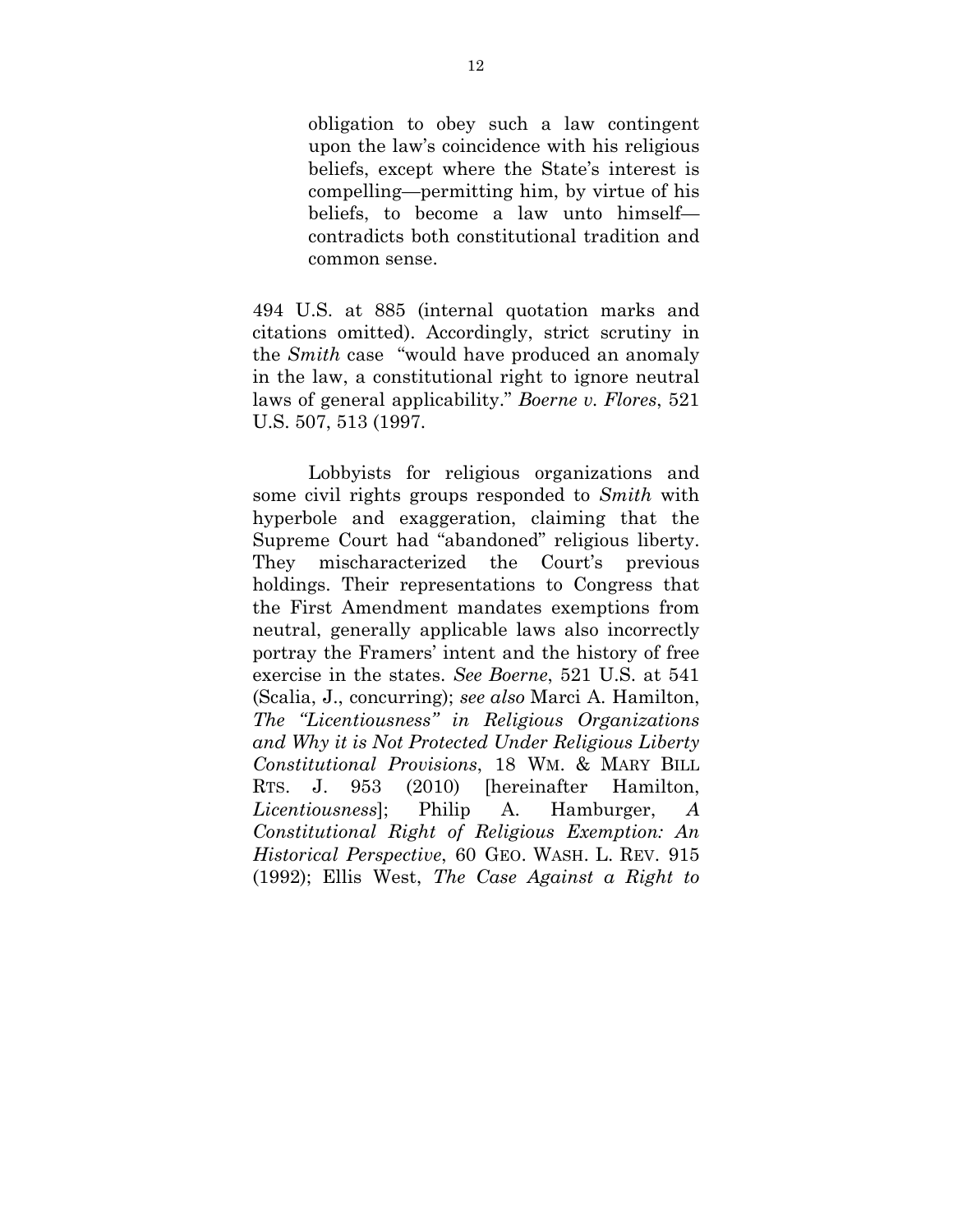*Religion-Based Exemptions*, 4 NOTRE DAME J.L. ETHICS & PUB. POL'Y 591 (1990).

This Court predicted in *Smith* that legislatures would be amenable to requests for accommodation. 494 U.S. at 890. The decision proved to be prescient: while the rhetoric on Capitol Hill furiously attacked this Court's interpretation of the First Amendment as the end of religious liberty, the federal government and the states where Native American Church members practice their religion enacted exemptions for the sacramental use of peyote.4 This underscores how misguided the attack on *Smith* was.

The hearings before Congress were almost exclusively a litany of criticism against this Court and the *Smith* decision, accompanied by demands that Congress reverse this Court's reading of the First Amendment. As this Court stated, "Congress enacted RFRA in direct response to the Court's decision in *Employment Div., Dept. of Human Resources of Or. v. Smith*, 494 U.S. 872 (1990)." *Boerne*, 521 U.S. at 512.

RFRA was enacted three years after *Smith* was decided. It handed religious claimants the constitutional standard that drug counselor Smith had demanded but that the Court had thoughtfully

 

<sup>4</sup> *See, e.g.*, David Perry Babner, *The Religious Use of Peyote After* Smith II, 28 IDAHO L. REV. 65 (1991); Kristen A. Carpenter, *Limiting Principles and Empowering Practices in American Indian Religious Freedoms*, 45 CONN. L. REV. 387, 474-77 (2012).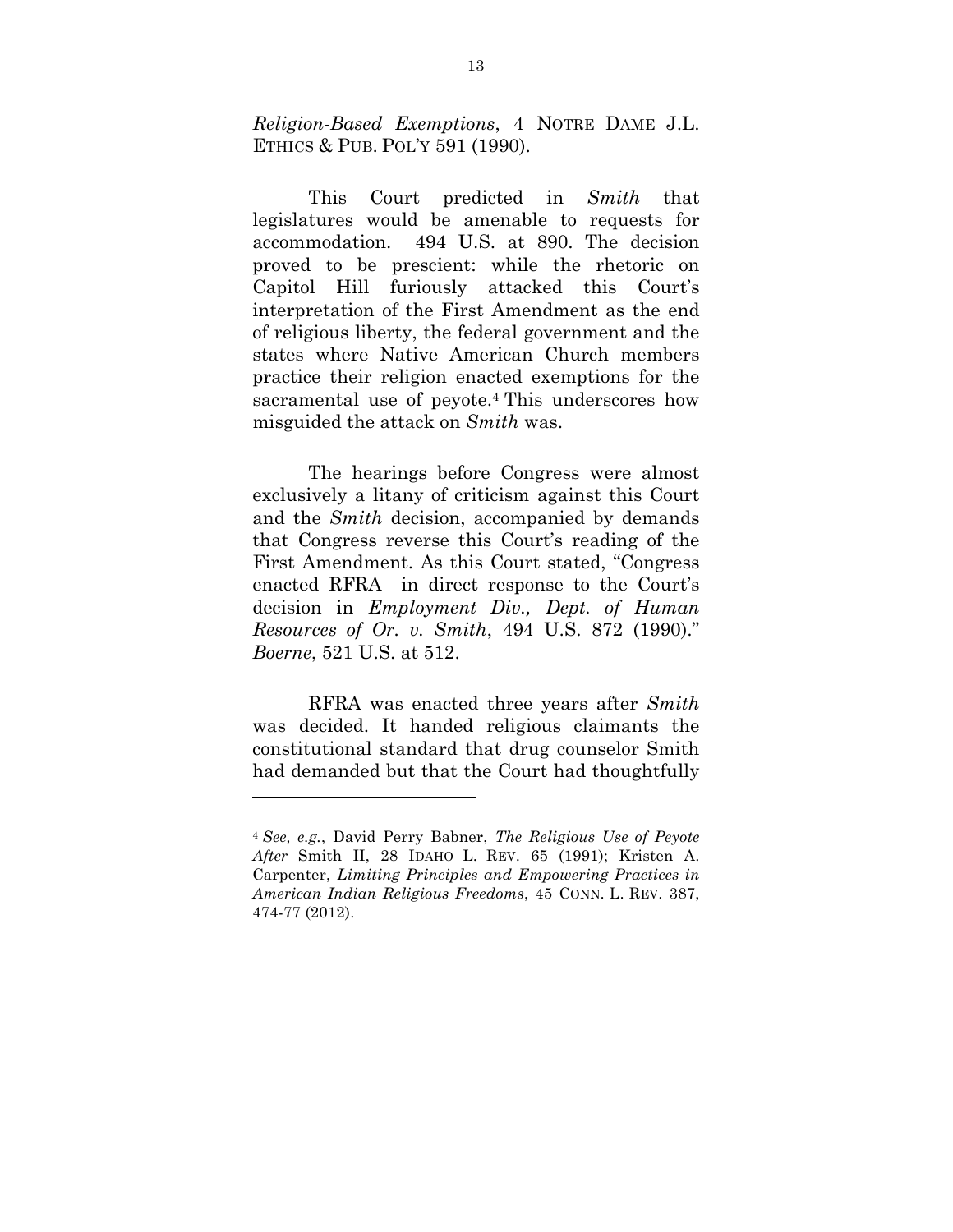rejected. The result was that religious entities obtained extreme rights to trump constitutional, neutral, generally applicable laws, in defiance of the Court's opinion.

In 1997, this Court, in a majority decision authored by Justice Kennedy, held that RFRA was unconstitutional in *Boerne v. Flores,* 521 U.S. 507 (1997), invoking several constitutional bedrock principles. First, RFRA is a violation of the separation of powers as a takeover of the Court's primary role as interpreter of the Constitution, *Boerne*, 521 U.S. at 519, 523–24. Second, it is beyond Congress's power. *Id.* at 536. Third, RFRA's enactment by simple majority vote circumvented the rigorous requirements under Article V to amend the Constitution. *Id.* at 529. These defects remain, even when RFRA is solely applicable to federal law, and this Court should invalidate RFRA once and for all.

To quote Gertrude Stein, "[a] rose is a rose is a rose." Gertrude Stein, *Sacred Emily*, Geography and Plays (1922). The plain language of RFRA makes the case that it is a shameless takeover of the Free Exercise Clause, constitutional doctrine, and "all . . . free exercise cases." 42 U.S.C.  $\S 2000bb(b)(1)$  (2012). The very title of the law indicates that it is a "restoration" of something that previously existed. It invokes the "framers" for a standard they would not have adopted. *See* 42 U.S.C. § 2000bb(a)(1) (2012); *see also Boerne*, 521 U.S. at 541 (Scalia, J., concurring); Hamilton, *Licentiousness*, *supra*; Hamburger, *supra*; West, *supra*. It unabashedly states that the statute's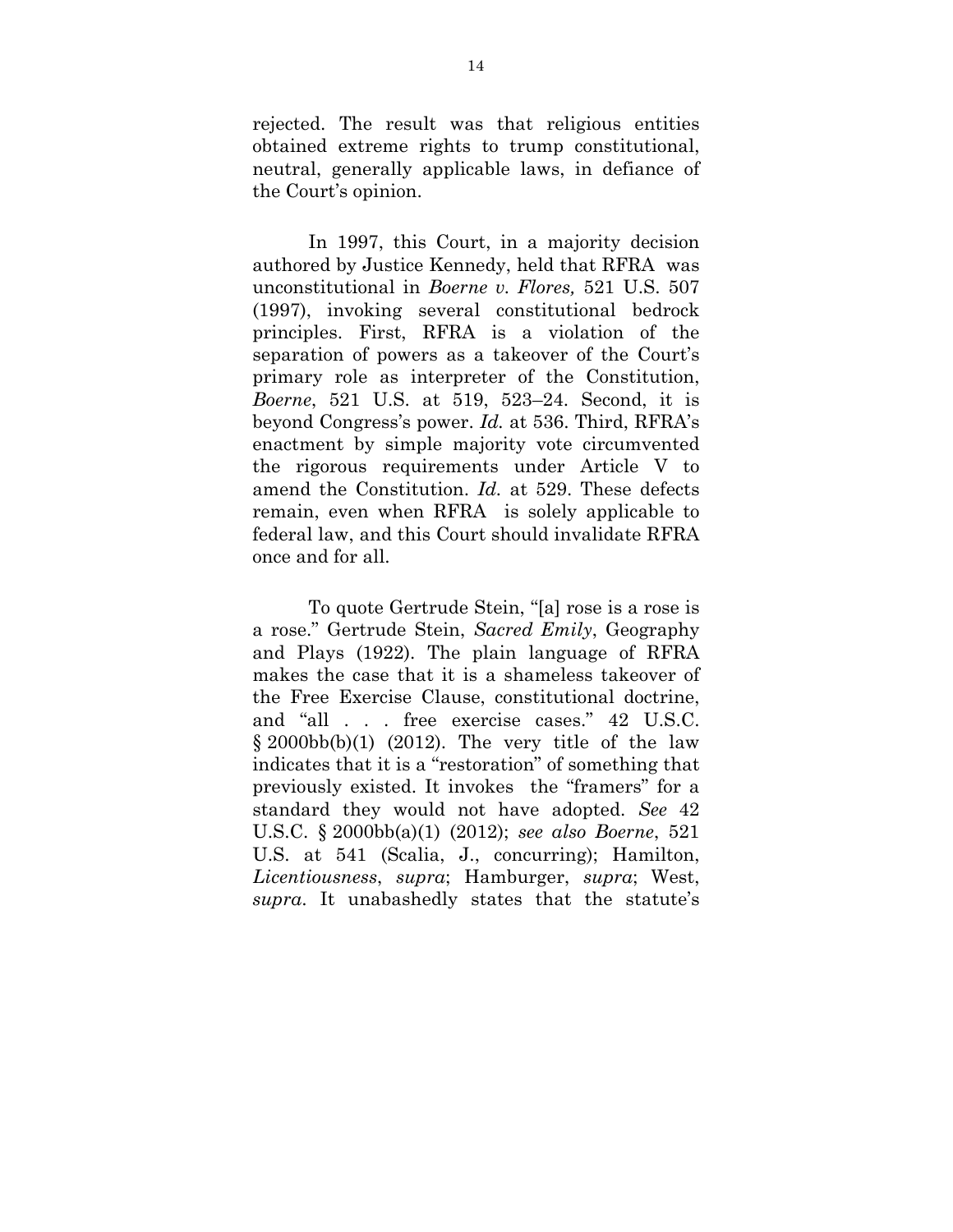purpose is to "restore the compelling interest test as set forth in [the Supreme Court's First Amendment free exercise cases] *Sherbert v. Verner*, 374 U.S. 398 (1963) and *Wisconsin v. Yoder*, 406 U.S. 205 (1972), and to guarantee its application in all cases where free exercise of religion is substantially burdened."  $42 \text{ U.S.C. }$  §  $2000 \text{ b(b)}(1)$ (2012).

In short, RFRA is "restoring" this Court's doctrine in cases where this Court had held it did not belong. *See also* Eugene Gressman & Angela C. Carmella, *The RFRA Revision of the Free Exercise Clause*, 57 OHIO ST. L. J. 65, 119–20 (1996) (arguing that based on its "proclaimed purpose, RFRA violates the separation of powers doctrine . . . .").

RFRA plagiarizes this Court's doctrinal terminology and approach by choosing the Court's trigger for free exercise cases and a level of scrutiny from prior cases. It even replicates the burdens on the parties in free exercise cases:

(a) In general

Government shall not substantially burden a person's exercise of religion even if the burden results from a rule of general applicability, except as provided in subsection (b) of this section.

(b) Exception

Government may substantially burden a person's exercise of religion only if it demonstrates that application of the burden to the person--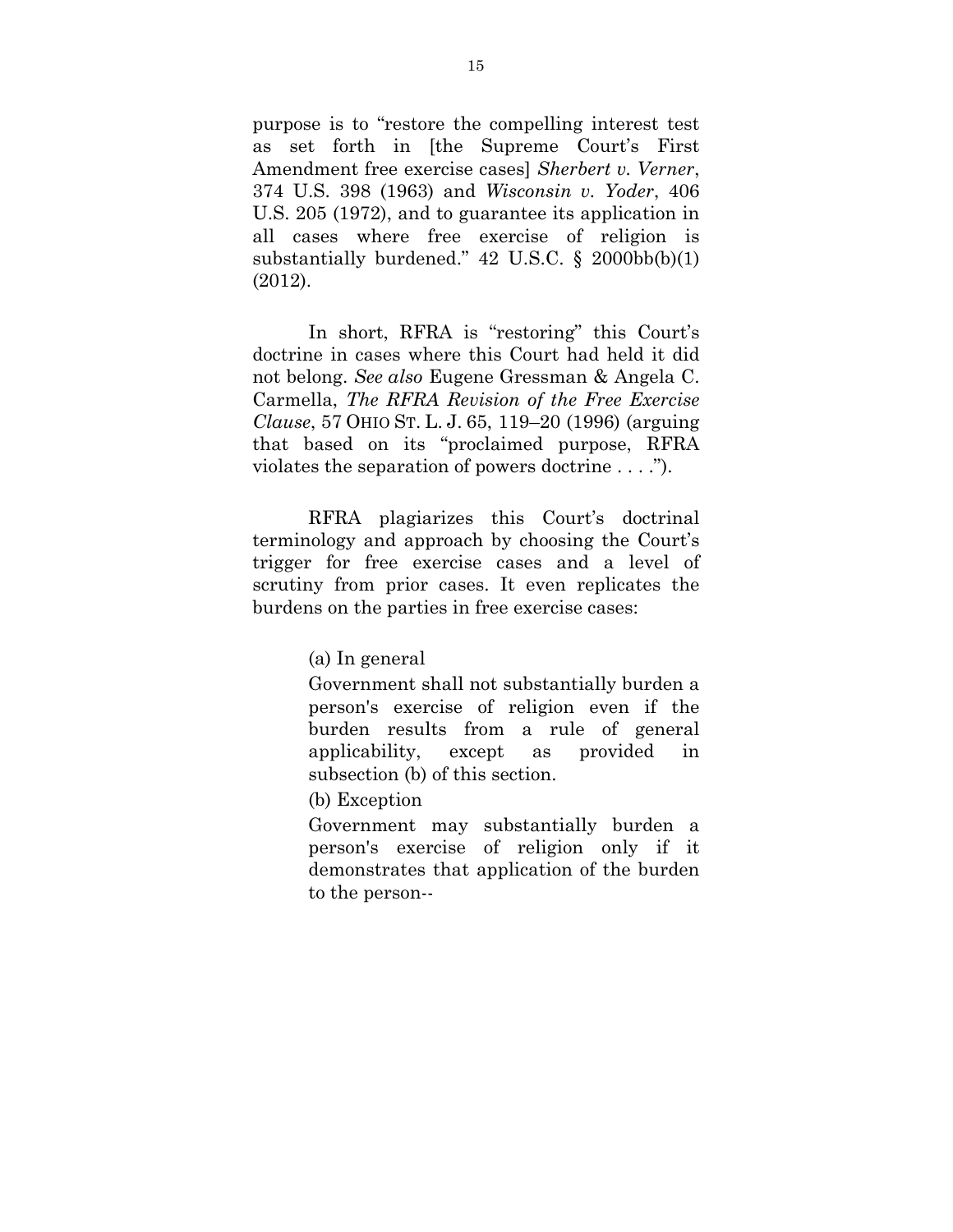(1) is in furtherance of a compelling governmental interest; and (2) is the least restrictive means of furthering that compelling

42 U.S.C. § 2000bb-1 (2012). This plain language establishes that Congress was aggrandizing its power by taking over this Court's power to interpret the Constitution. On its face, therefore, RFRA is not an ordinary statute, and is in violation of the separation of powers and Art. V. Moreover, the only class of beneficiaries for these extreme rights against constitutional laws is religious, which violates the Establishment Clause. No matter how much one pretends that RFRA is "just a statute," it is in fact an unconstitutional enactment.

#### **I. RFRA Violates the Separation of Powers**

There is nothing subtle about RFRA's encroachment on this Court's power. With RFRA, Congress selected the constitutional standards it prefers and required them to be applied in every circumstance where the Court has ruled it should not be applied. *See* Joanne C. Brant, *Taking the Supreme Court at its Word: The Implications for RFRA and Separation of Powers*, 56 MONT. L. REV. 5, 6 (1995) (arguing that RFRA violates the separation of powers doctrine because "it undermines the most fundamental power held by any branch of government: the power to determine its own limitations.").

governmental interest.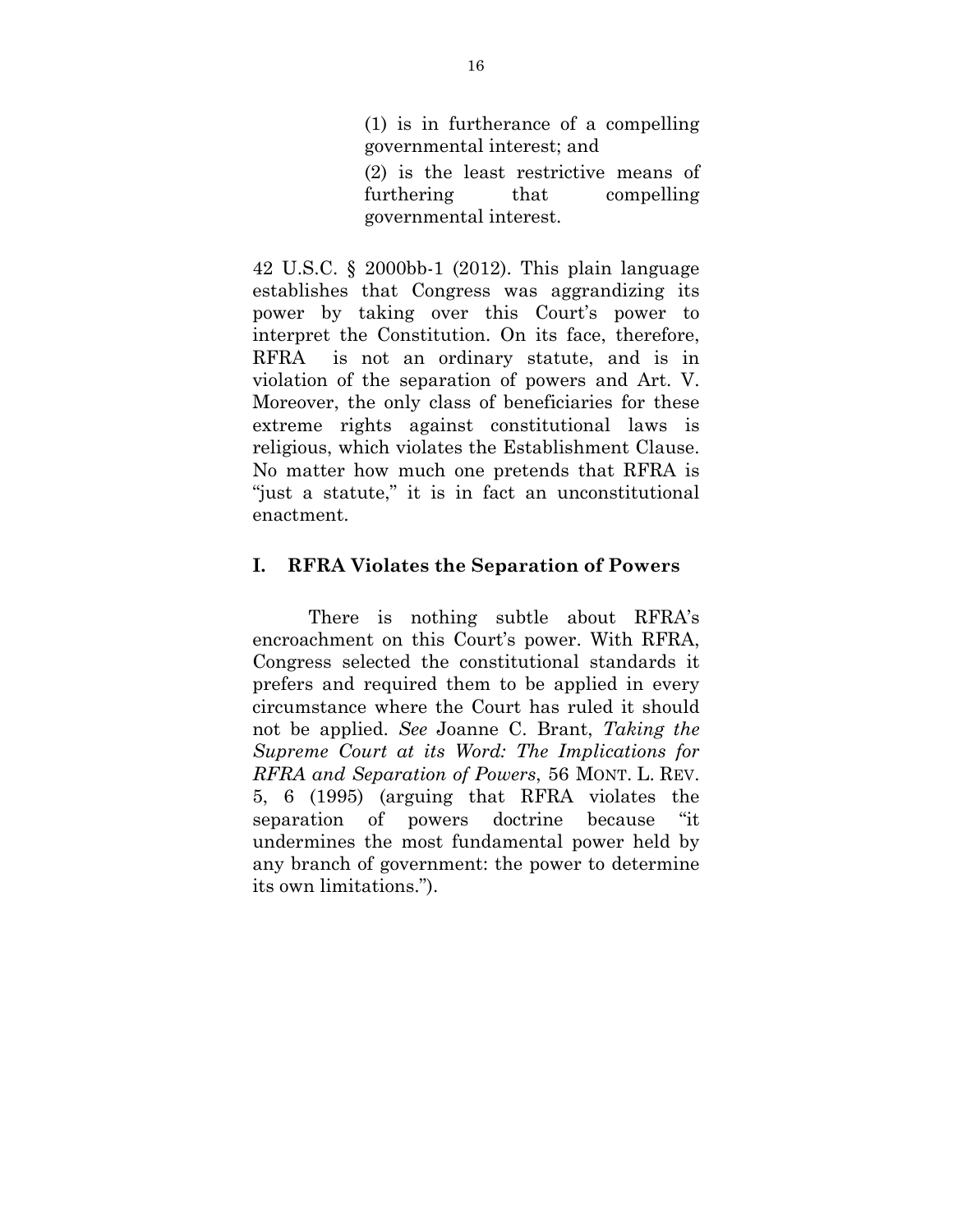RFRA was and is a novel statute, which has not yet been replicated. For that reason alone, this Court should be wary. "Legislative novelty is not necessarily fatal; there is a first time for everything. But sometimes 'the most telling indication of [a] severe constitutional problem . . . is the lack of historical precedent' for Congress's action." *Nat'l Fed'n of Indep. Bus. v. Sebelius*, 132 S.Ct. 2566, 2586 (2012) (Roberts, C.J.) (quoting *Free Enter. Fund v. Pub. Co. Accounting Oversight Bd.,* 130 S.Ct. 3138, 3159 (2010)) (internal quotation marks omitted).

RFRA is Congress's attempt to concoct its own free exercise clause out of the Court's constitutional doctrine. This Court's terminology is Congress's terminology. The title alone says Congress is restoring a doctrine, not introducing anything new. RFRA lifts this Court's doctrinal language including "substantial burden" and "compelling interest."5 And Congress "restores" its two favorite free exercise decisions, *Sherbert v. Verner*, 374 U.S. 398 (1963), and *Wisconsin v. Yoder*, 406 U.S. 205 (1972). RFRA even replicates the burdens on the parties. 42 U.S.C. § 2000bb-1.

At the same time, Congress shopped among various other constitutional parameters. To these pre-existing free exercise doctrines, it added a new element for the benefit of religious believers. As

 

<sup>5</sup> Congress borrowed free exercise doctrine up to the point it could hand religious lobbyists the maximum benefit, but was not even satisfied with that. It also added narrowly tailoring not yet seen in the Court's free exercise cases. .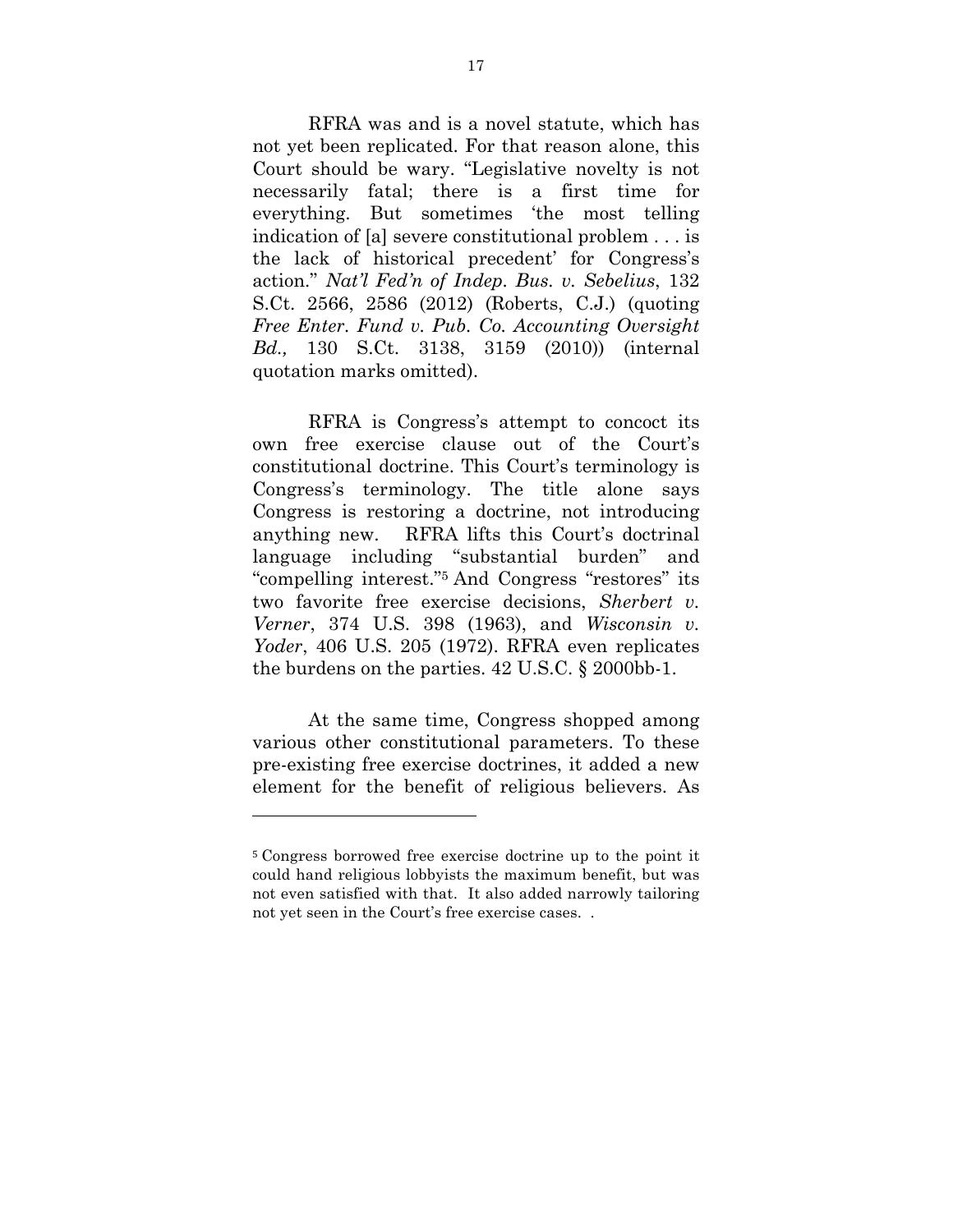this Court noted in *Boerne*, the "least restrictive means" test was not the test used in previous free exercise cases, *Boerne*, 521 U.S. at 535, even in *Sherbert* or *Yoder*, The concept of extremely narrow tailoring for strict scrutiny, however, is present in this Court's other constitutional cases invoking strict scrutiny, *e.g.*, under the Equal Protection Clause when a law includes a race-based distinction. *See City of Richmond v. J.A. Croson Co.*, 488 U.S. 469, 507-08 (1989).

Then Congress ordered the federal courts to apply this new package of free exercise rights to the very laws this Court had held should not receive the benefit of strict scrutiny: neutral, generally applicable laws. *Boerne*, 521 U.S. at 515; *Smith*, 494 U.S. at 879.

RFRA's legislative history supports reading it as a takeover of this Court's power to interpret the Constitution, as it focuses nearly exclusively on members of Congress and testimony castigating the Supreme Court for its First Amendment interpretation in *Smith*. To say that RFRA is not in fact an attempt to overrule this Court's constitutional interpretation is to engage in highlevel intellectual gymnastics divorced from its text, history, and fundamental common sense.

If it were constitutional, RFRA is a formula that would make it possible for Congress to meddle with any constitutional doctrine and decision, and move the Court to the sidelines as political winds shift constitutional standards by simple majority votes. *See* Christopher L. Eisgruber & Lawrence G.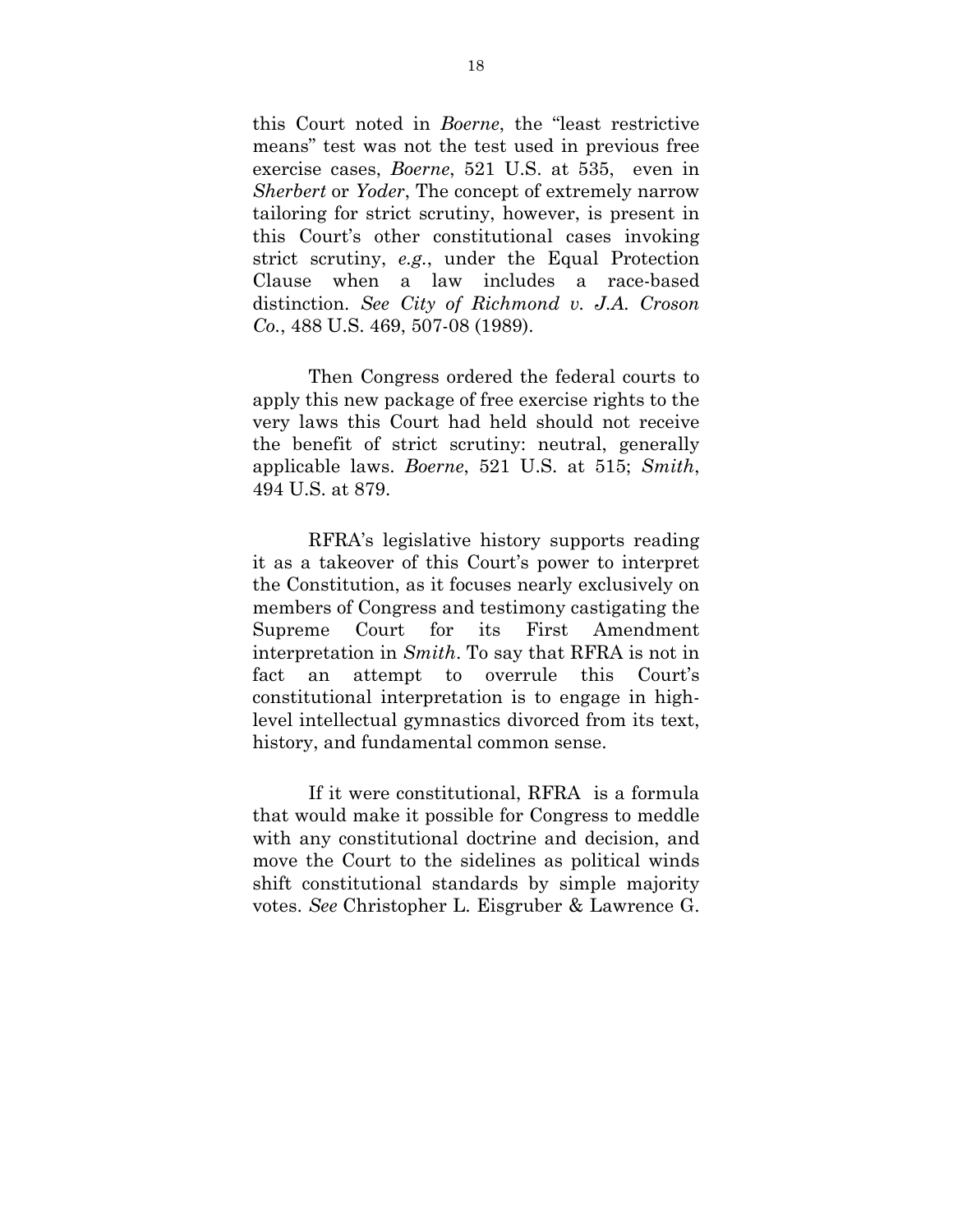Sager, *Why the Religious Freedom Restoration Act is Unconstitutional*, 69 N.Y.U. L. REV. 437, 469-70 (1994) (arguing that RFRA is unconstitutional because it violates principles of religious freedom, it exceeds Congress' authority, and it is an "assault upon the judiciary's interpretive autonomy."). It ignores this Court's long experience in crafting and considering the proper balance of rights. Before RFRA, this Court's role was to engage in ongoing oversight and consideration of how each constitutional rule operates through the decades and centuries most effectively to achieve the Constitution's multiple ends. If Congress can unilaterally insert its preferred standards whenever politically pressured to do so, this Court's role has been preempted. *See* Aurora R. Bearse, Note, *RFRA: Is it Necessary? Is it Proper?*, 50 RUTGERS L. REV. 1045, 1066 (1998); *see also* Marci A. Hamilton, *The Religious Freedom Restoration Act is Unconstitutional, Period*, 1 U. PA. J. CONST. L. 1, 3 (1998).

As this Court stated in *Boerne*, "RFRA contradicts vital principles necessary to maintain separation of powers and the federal balance." *Id.* at 536.

#### **II. RFRA Violates Article V**

Article V imposes extraordinary limits on amendments to the Constitution, resulting in only 27 amendments over the course of 225 years:

> The Congress, whenever two thirds of both Houses shall deem it necessary,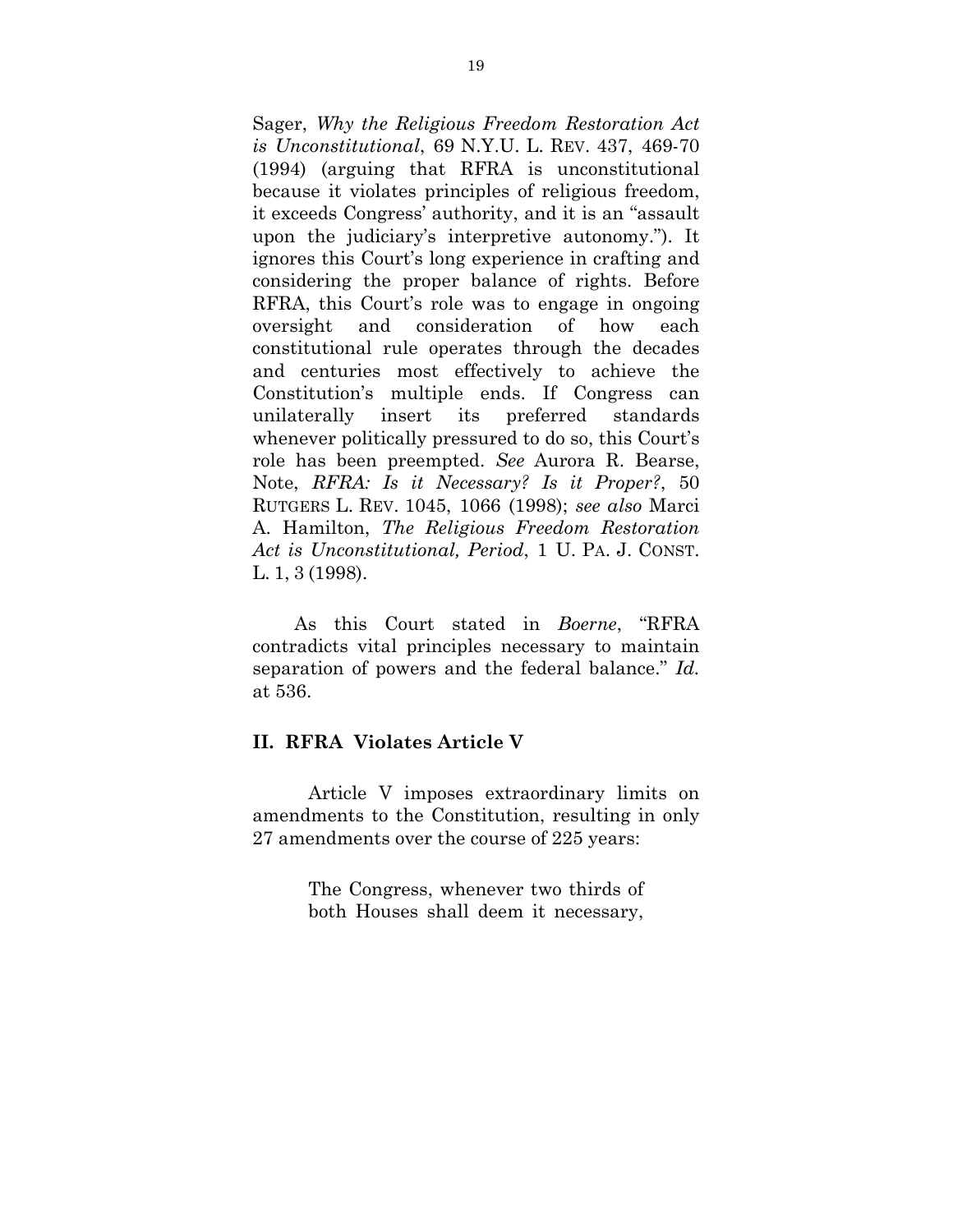shall propose Amendments to this Constitution, or, on the Application of the Legislatures of two thirds of the several States, shall call a Convention for proposing Amendments, which, in either Case, shall be valid to all Intents and Purposes, as Part of this Constitution, when ratified by the Legislatures of three fourths of the several States, or by Conventions in three fourths thereof, as the one or the other Mode of Ratification may be proposed by the Congress; Provided that no Amendment which may be made prior to the Year One thousand eight hundred and eight shall in any Manner affect the first and fourth Clauses in the Ninth Section of the first Article; and that no State, without its Consent, shall be deprived of its equal Suffrage in the Senate. U.S. Const. art. V.

The Framers chose this complicated and difficult route to ensure stability and maintenance of the separation of powers. *See* Edward J.W. Blatnik, Note, *No RFRAF Allowed: The Status of the Religious Freedom Restoration Act's Federal Application in the Wake of* City of Boerne v. Flores, 98 COLUM. L. REV. 1410, 1447 (1998). *Cf.* William Van Alstyne, *The Failure of the Religious Freedom Restoration Act under Section 5 of the Fourteenth Amendment*, 46 DUKE L.J. 291, 292–303 (1996), cited in *Boerne*, 521 U.S. at 529.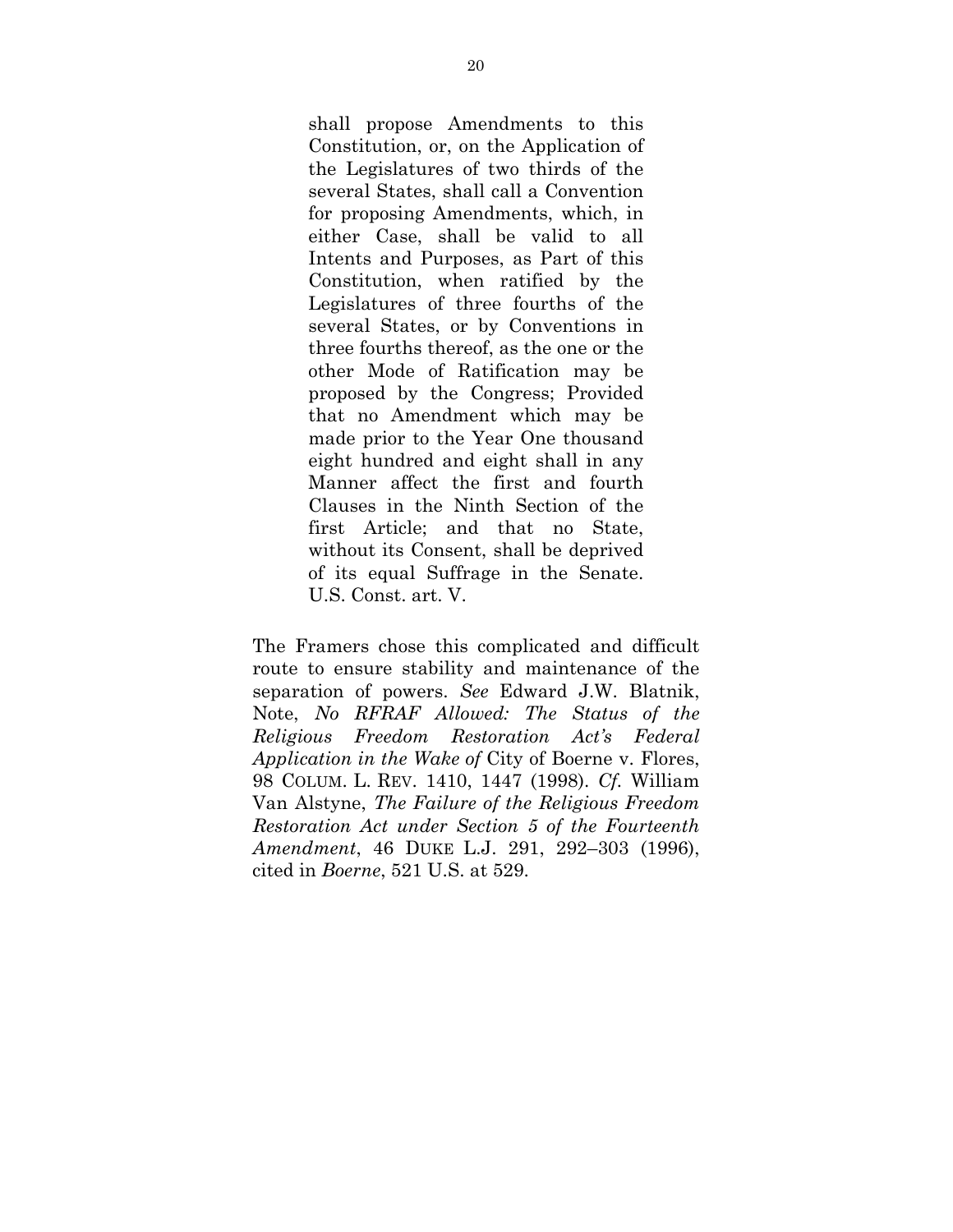This Court in *Boerne* explained the separation of powers defects under the umbrella of Congress's power under the Fourteenth Amendment, by reasoning first from this Court's role vis-à-vis the Bill of Rights regarding the "traditional separation of power between Congress and the Judiciary," stating that, "[t]he first eight Amendments to the Constitution set forth selfexecuting prohibitions on government action, and this Court has had primary authority to interpret those prohibitions." *Boerne*, 521 U.S. at 524. The Court considered the argument that Sec. 5 of the Fourteenth Amendment was intended to invest Congress with a new power to create constitutional rights against the states—with the understanding that they could *not* be created against the federal government. While the history of the Fourteenth Amendment supports that Congress may enforce constitutional rights against the states, even in a prophylactic manner, the Court concluded that under the Fourteenth Amendment, "[t]he power to interpret the Constitution in a case or controversy remains in the Judiciary." *Boerne*, 521 U.S. at 524. This Court's cases further confirmed that even Sec. 5 of the Fourteenth Amendment had not "endowed Congress with the power to establish the meaning of constitutional provisions." *Id.* at 527. With RFRA , Congress unilaterally usurped that authority: RFRA "appears . . . to attempt a substantive change in constitutional protections." *Id.* at 532. *See also*, *id*. at 534.

Accordingly, when the courts apply RFRA, the primary doctrine comes from the Court's constitutional free exercise cases, as the parties in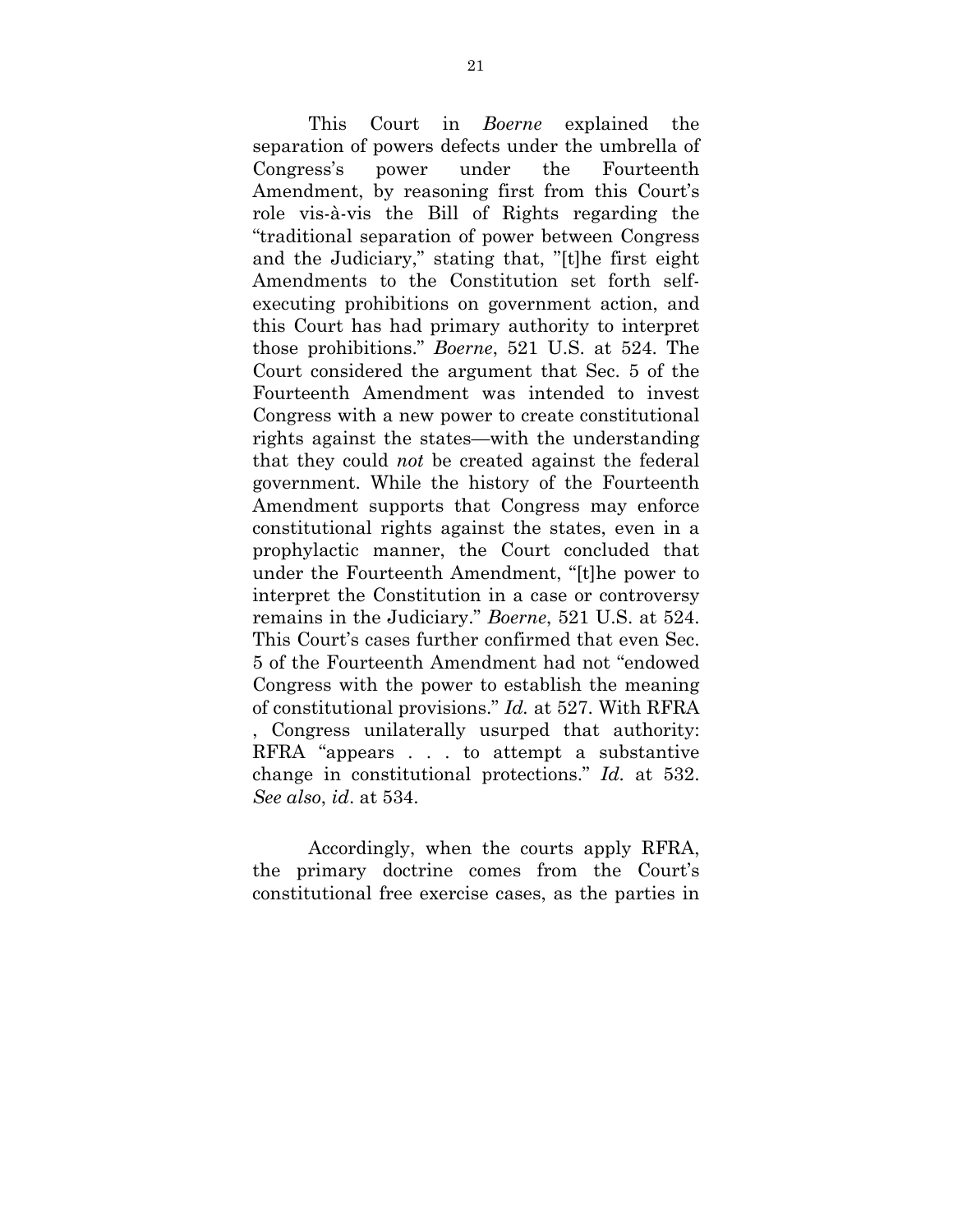this case have urged this Court to do. "Given this restorative purpose, Congress expected courts considering RFRA claims to 'look to free exercise cases decided prior to *Smith* for guidance.' S. Rep. No. 111, 103d Cong., 1st Sess. 8-9 (1993) (Senate Report); See H.R. Rep. No. 88, 103d Cong., 1st Sess. 6-7 (1993) (same)." Br. of Petitioner Kathleen Sebelius, Secretary of Health and Human Services, et al., Jan. 10, 2014, at 16. Br. for Respondents at 23–28, *Sebelius v. Hobby Lobby Stores, Inc.*, 133 S.Ct. 641 (2012) (No. 13-354); Br. for Petitioners at 17–19, *Conestoga Wood Specialities Corp. v. Sebelius*, (No. 13-356), 2014 WL 173487. *See also Hobby Lobby Stores, Inc. v. Sebelius*, 723 F.3d 1114, 1131–32 (10th Cir. 2013) (en banc); *Conestoga Wood Specialities Corp. v. Sec'y of U.S. Dep't of Health and Human Servs.*, No. 13-1144, 2013 WL 1277419, at \*2–3 (3d Cir. Feb. 8, 2013).

RFRA 's defenders say that RFRA is "just a statute" that is different from a constitutional amendment. Yet, everything passed by Congress is "just a statute." It is a meaningless truism to say that just because a law passes through Congress and is signed by the President, it is a statute. Some statutes are aggrandizements of Congress's power, or fail to follow required procedures, and, therefore, are unconstitutional statutes. *E.g., Clinton v. City of New York,* 524 U.S. 417 (1998) (holding Line Item Veto Act unconstitutional); *Plaut v. Spendthrift Farm, Inc.*, 514 U.S. 21, 211 (1995) (holding § 27A(b) of the 1934 Act unconstitutional because it would require federal courts to reopen final judgments entered before the provision was enacted); *Metro. Washington Airports Auth. v.*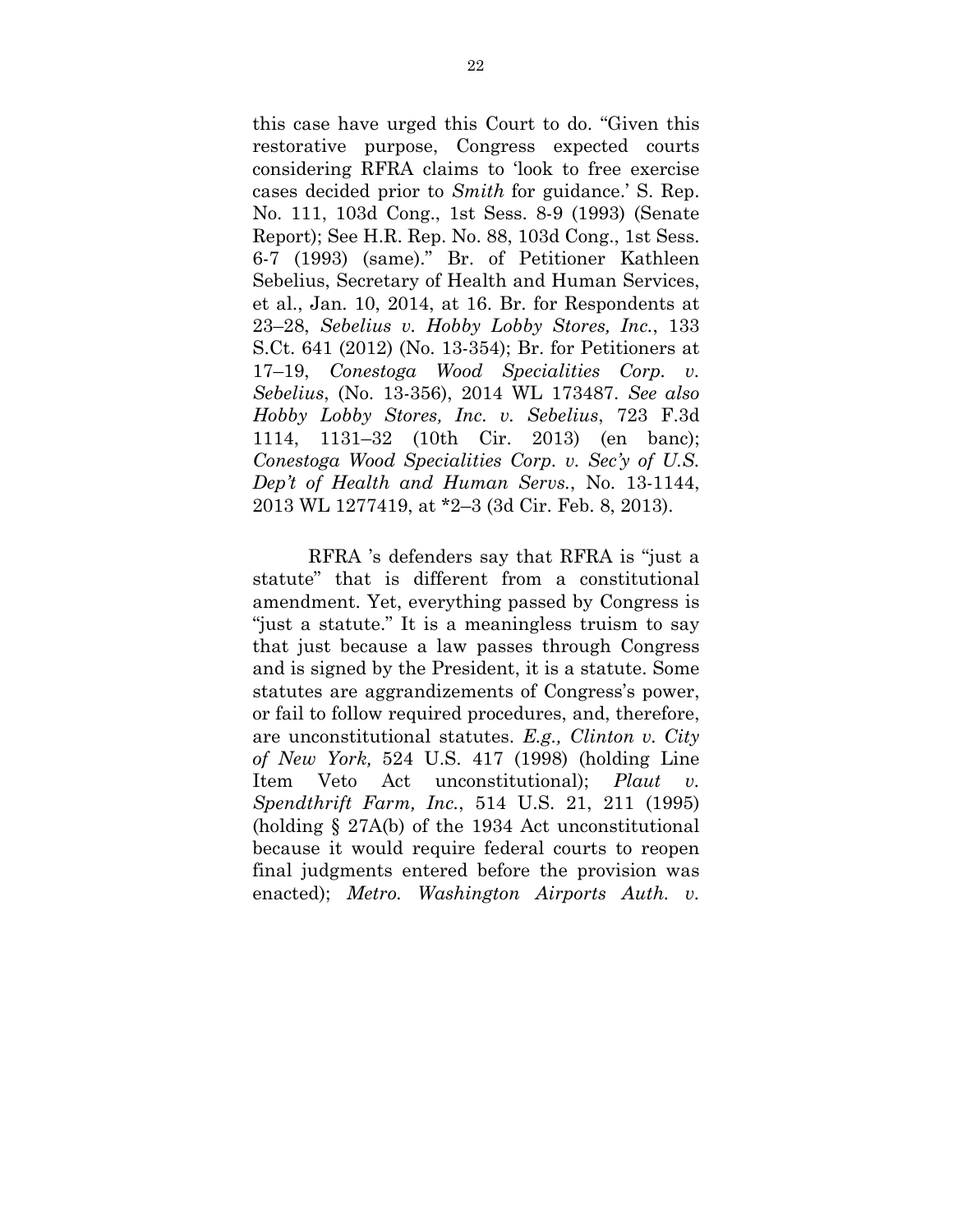*Citizens for Abatement of Aircraft Noise, Inc.*, 501 U.S. 252, 253 (1991) (holding that congressional delegation of veto power to review board composed of congressmen unconstitutional); *I.N.S. v. Chadha*, 462 U.S. 919 (1983) (holding unconstitutional a section of the Immigration and Nationality Act authorizing a one-house resolution to invalidate Executive Branch decision to allow deportable alien to remain in the country); *Bowsher v. Synar*, 478 U.S. 714 (1986) (holding that Comptroller General, as congressional agent, may not exercise executive functions). That describes RFRA.

### **III. RFRA Is Not a Valid Exercise of Congressional Power**

Article I grants no federal enumerated power to Congress that justifies RFRA as applied to federal law. It is in fact, simply, an enactment by simple majority vote of constitutional doctrines that Congress prefers. There is no enumerated power over religious liberty. The only conceivable theory to support its application to federal law is the Commerce Clause, and it is an illegitimate law under this Court's Commerce Clause jurisprudence.

The Commerce Clause cannot be used to regulate that which is noneconomic. RFRA is nothing other than a constitutional standard of review, which means it is solely aimed at laws. That is what constitutional standards of review measure. Yet, the law is by its nature noneconomic.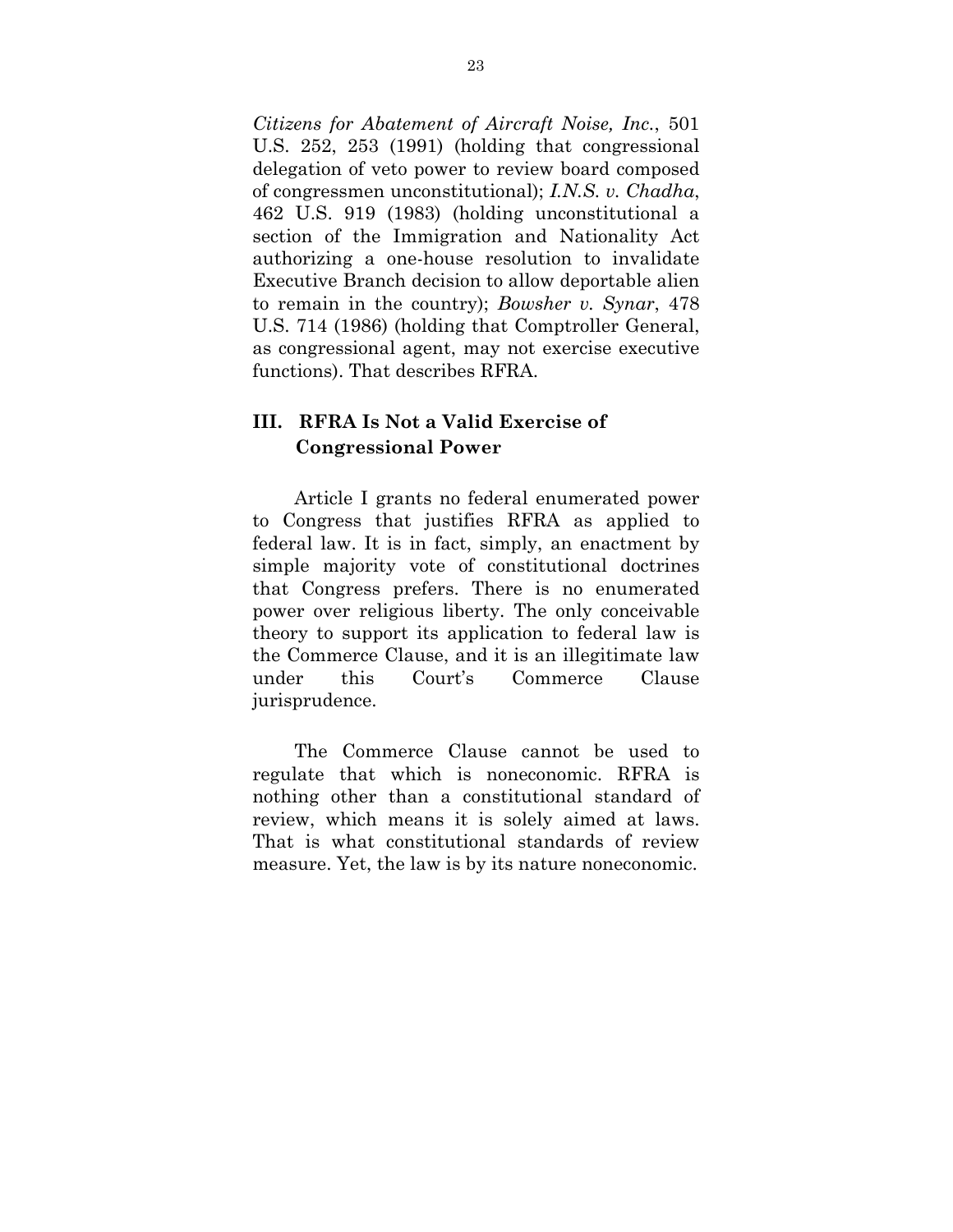In *United States v. Lopez*, 514 U.S. 549 (1995), this Court held that a legitimate exercise power under the Commerce Clause requires a direct and substantial effect on commerce, and that to uphold the Gun-Free School Zones Act in that case, "we would have to pile inference upon inference in a manner that would bid fair to convert congressional authority under the Commerce Clause to a general police power of the sort retained by the States." *Id.* at 567.6 *See also Nat'l Fed'n of Indep. Bus. v. Sebelius*, 132 S.Ct. 2566, 2646 (2012) (Scalia, J., dissenting) ("At the outer edge of the commerce power, this Court has insisted on careful scrutiny of regulations that do not act directly on an interstate market or its participants."); *Sebelius*, 132 S.Ct. 2566, 2586-87 (2012). To conclude that RFRA is a direct regulation of commerce with a substantial effect on commerce, this Court would have to "pile inference upon inference."

RFRA does not directly regulate any activity in commerce itself, but rather the law, which is noneconomic in nature. To be sure, religious entities have tried to undergird Congress's power to enact RFRA by arguing that religious entities otherwise operate in commerce. "But if every person comes within the Commerce Clause power

 

<sup>6</sup> In *Lopez*, the Court also held that the Gun-Free School Zones Act was unconstitutional in part because Congress did not consider its authority under the Commerce Clause. 514 U.S*.* at 562-63. The same is true of RFRA.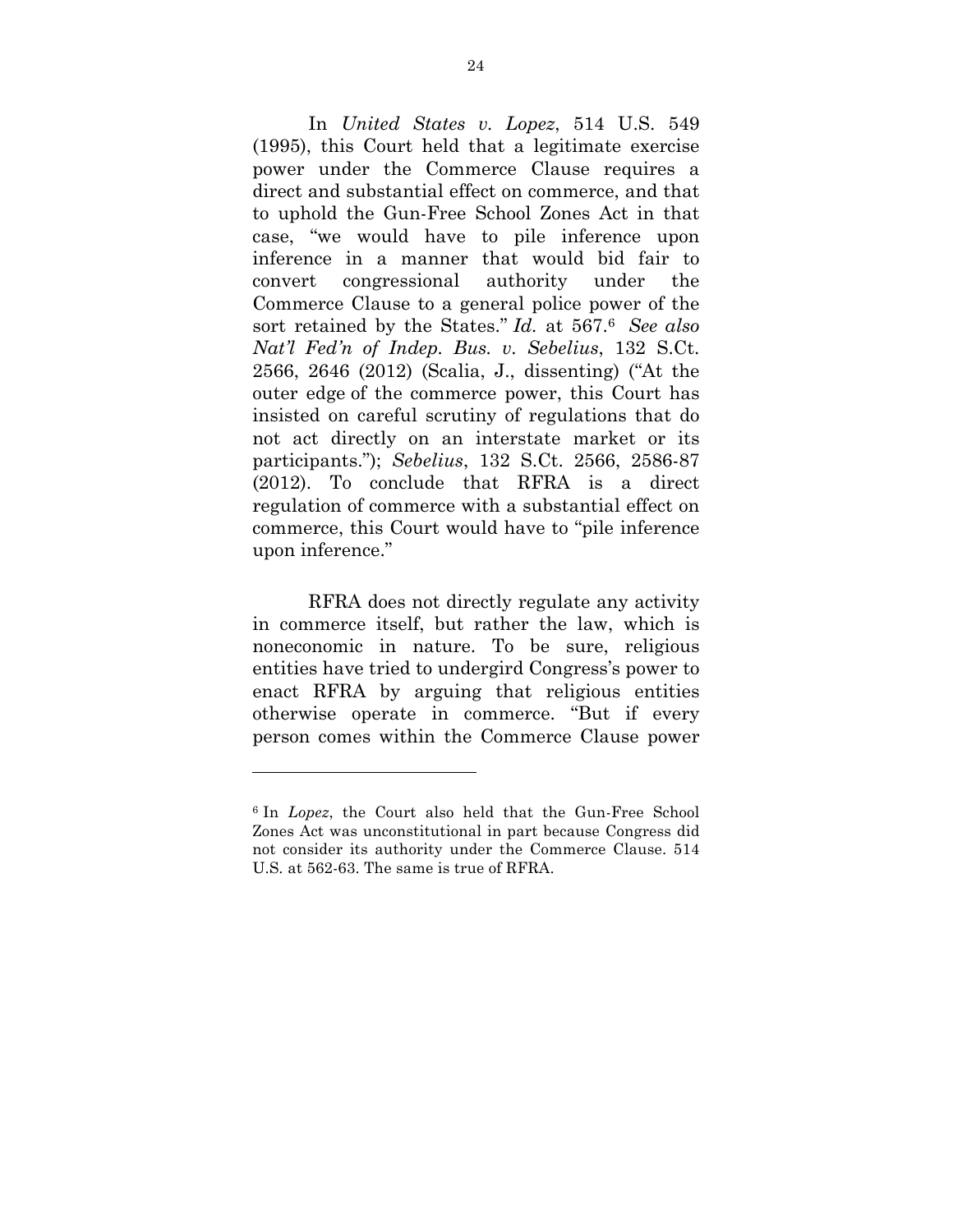of Congress to regulate by the simple reason that he will one day engage in commerce, the idea of a limited Government power is at an end." 132 S.Ct. at 2648.

Under similar reasoning, the private right of action in the Violence Against Women Act was held as beyond Congress's power under the Commerce Clause, because "[g]ender-motivated crimes of violence are not, in any sense of the phrase, economic activity. While we need not adopt a categorical rule against aggregating the effects of any noneconomic activity in order to decide these cases, thus far in our Nation's history our cases have upheld Commerce Clause regulation of intrastate activity only where that activity is economic in nature." *United States v. Morrison*, 529 U.S. 598, 613 (2000). *See also Reno v. Condon*, 528 U.S. 141, 142 (2000); *cf. Gonzales v. Raich*, 545 U.S. 1, 25-26 (2005) (finding law valid under the Commerce Clause where it "directly regulates economic commercial activity"). *See also* Lara A. Berwanger, Note, *White Knight?: Can the Commerce Clause Save the Religious Land Use and Institutionalized Persons Act?*, 72 FORDHAM L. REV. 2355, 2382 (2004).

RFRA 's novel tack of usurping this Court's constitutional doctrine as the substance of an ordinary statute is unconstitutional as against the states because it is beyond Congress's power, see *Boerne*, and unconstitutional when applied to federal law, because the Commerce Clause does not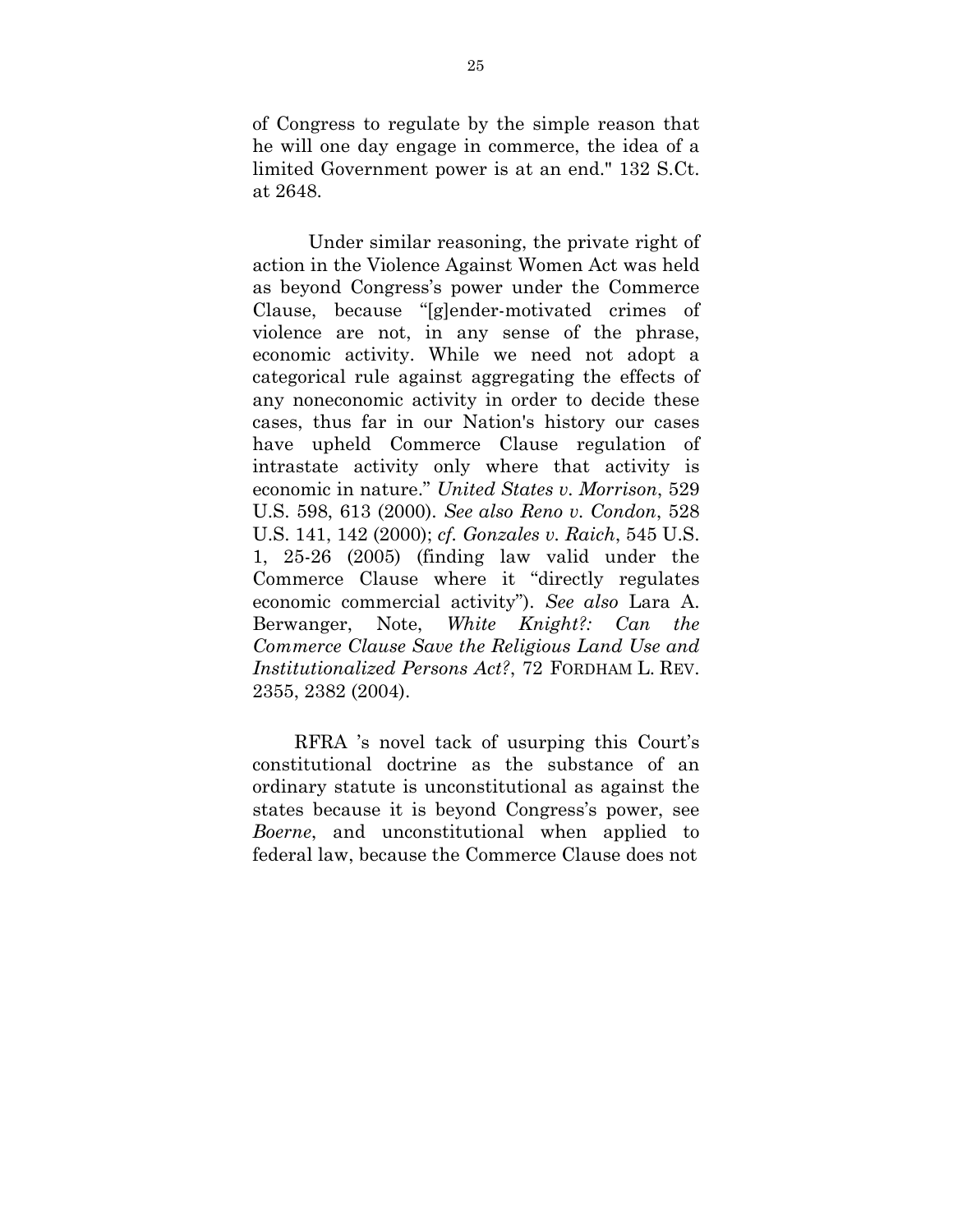justify regulation of the law *per se*, which is noneconomic in nature.7

#### **IV. RFRA Violates the Establishment Clause**

Defenders of RFRA say it cannot be unconstitutional on the theory that Congress can carve up its laws however it sees fit. After all, Congress's own efforts are scaled back by this selfimposed law. This is, in fact, an incomplete description of the necessary issues to be considered under the Religion Clauses.

The Establishment Clause prevents Congress from favoring religious individuals or entities. It is after all, "[t]he clearest command of the Establishment Clause. . . that one religious

 

<sup>7</sup> Nor could RFRA be constitutional under Congress's spending or taxing powers. Such a preference for religious believers to overcome neutral, generally applicable fiscal or tax laws would be an extraordinary financial benefit designed solely for religious actors, and a patent violation of the Establishment Clause, as discussed in the next section. RLUIPA's prison provisions have been upheld under the Spending Clause, but RLUIPA regulates states and local governments, not individuals, and the relevant funding flows to prisons, not religious persons. *See Sossamon v. Texas*, 560 F.3d 316, 328 (5th Cir. 2009), *aff'd*, 131 S.Ct. 1651 (2011); *Madison v. Virginia*, 474 F.3d 118, 124 (4th Cir. 2006); *Benning v. Georgia*, 391 F.3d 1299, 1306–07 (11th Cir. 2004); *Charles v. Verhagen*, 348 F.3d 601, 606–09 (7th Cir. 2003); *Mayweathers v. Newland*, 314 F.3d 1062, 1066 (9th Cir. 2002).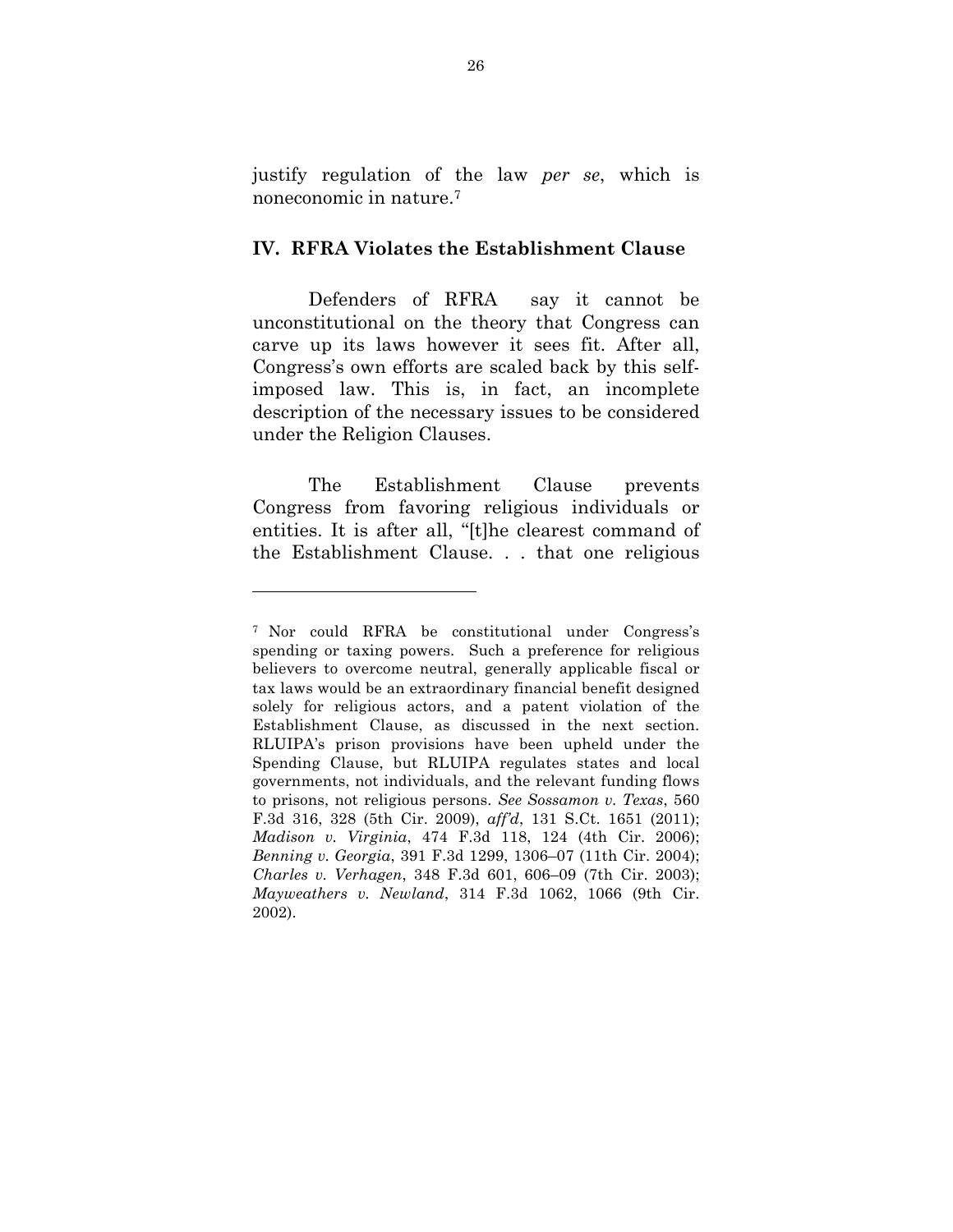denomination cannot be officially preferred over another." *Larson v. Valente*, 456 U.S. 228, 244 (1982). This command is particularly strong when financial benefit is at stake. *See also Mitchell v. Helms,* 530 U.S. 793, 809 (Thomas, J., plurality) ("In distinguishing between indoctrination that is attributable to the State and indoctrination that is not, the Court has consistently turned to the neutrality principle, upholding aid that is offered to a broad range of groups or persons without regard to their religion. If the religious, irreligious, and areligious are all alike eligible for governmental aid, no one would conclude that any indoctrination that any particular recipient conducts has been done at the behest of the government."); *Lee v. Weisman*, 505 U.S. 577 (1992); *Larkin v. Grendel's Den, Inc.*, 459 U.S. 116 (1982); *Texas Monthly, Inc. v. Bullock*, 489 U.S. 1 (1989). RFRA carves up every neutral, generally applicable federal law (i.e., those that are constitutional under the Free Exercise Clause) for the benefit solely of religious actors and it does so by granting extreme rights against otherwise constitutional statutes. This violates the Establishment Clause.8

 

<sup>8</sup> Even if this Court did not invalidate RFRA under the Establishment Clause on its face, it is undoubtedly unconstitutional as a violation of the separation of church and state in many applications. *See, e.g.,* Br. for Church-State Scholars Frederick Mark Gedicks, et al. as Amicus Curiae Supporting Petitioner, *Sebelius v. Hobby Lobby Stores, Inc.*, No. 13-354. *See also* Sara Brucker, Navajo Nation v. United States Forest Service*: Defining the Scope of Native American Freedom,* 31 ENVIRONS ENVTL. L. & POL'Y J. 273, 292 (2008). The same can be said about RLUIPA. See, e.g., Ada-Marie Walsh, Note, *Religious Land Use and Institutionalized*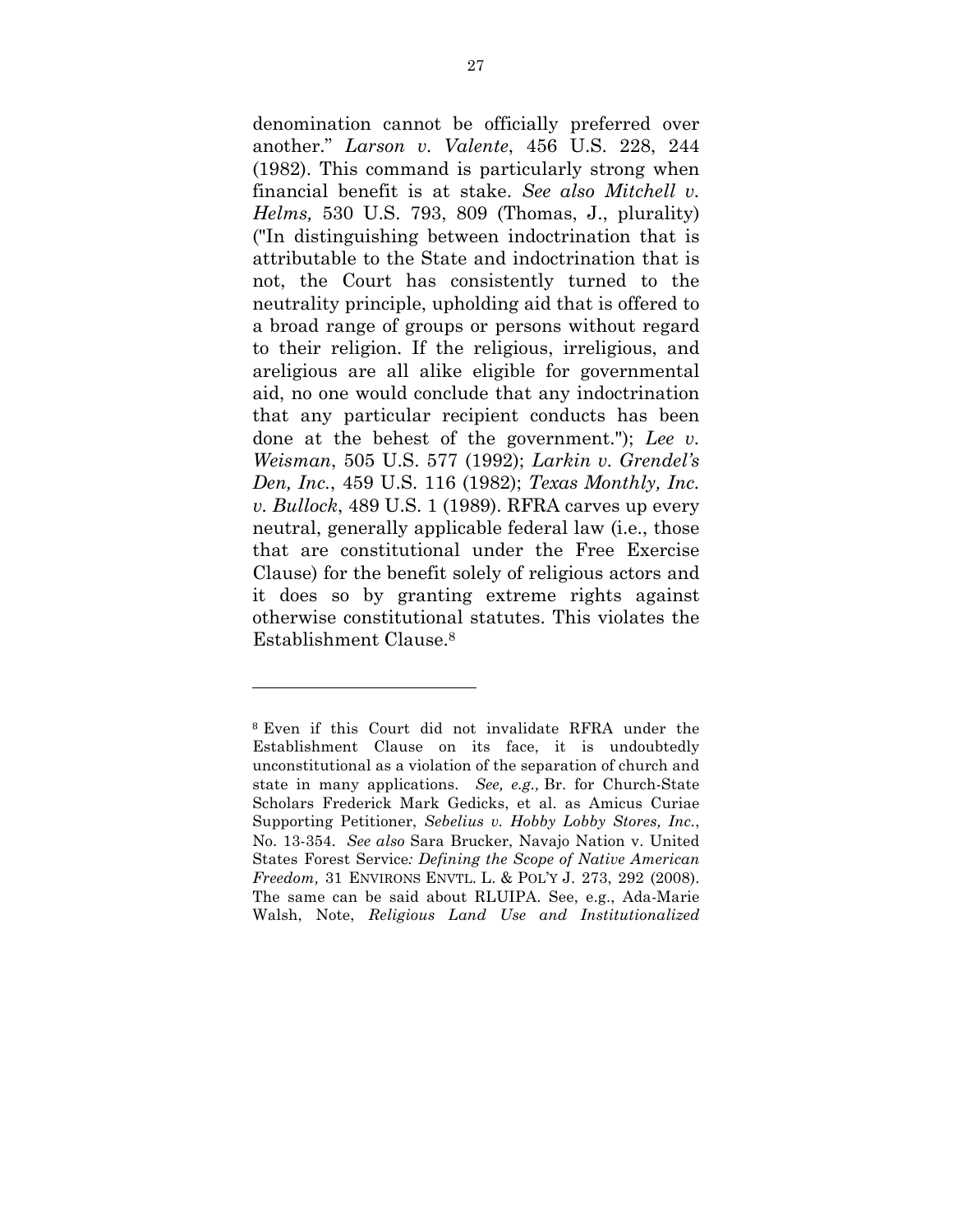This Court has explained how extreme RFRA 's "stringent test," *Boerne*, 521 U.S. at 533, is as applied to state law, and the principle is no different when applied to federal law:

> The stringent test RFRA demands of state law reflects a lack of proportionality or congruence between the means adopted and the legitimate end to be achieved. If an objector can show a substantial burden on his free exercise, the State must demonstrate a compelling governmental interest and show that the law is the least restrictive means of furthering its interest. Claims that a law substantially burdens someone's exercise of religion will often be difficult to contest. Requiring a State to demonstrate a compelling interest and show that it has adopted the least restrictive means of achieving that interest is the most demanding test known to constitutional law. If compelling interest really means what it says, many laws will not meet the test. The test would open the prospect of constitutionally required religious exemptions from civil obligations of almost every conceivable kind. Laws valid under *Smith* would fall under RFRA without regard to whether they had the object of stifling or punishing free exercise. We make these observations not to reargue the

<u> 1989 - Andrea Stadt, fransk politiker (d. 1989)</u>

*Persons Act of 2000: Unconstitutional and Unnecessary*, 10 WM. & MARY BILL RTS. J. 189, 189 (2001).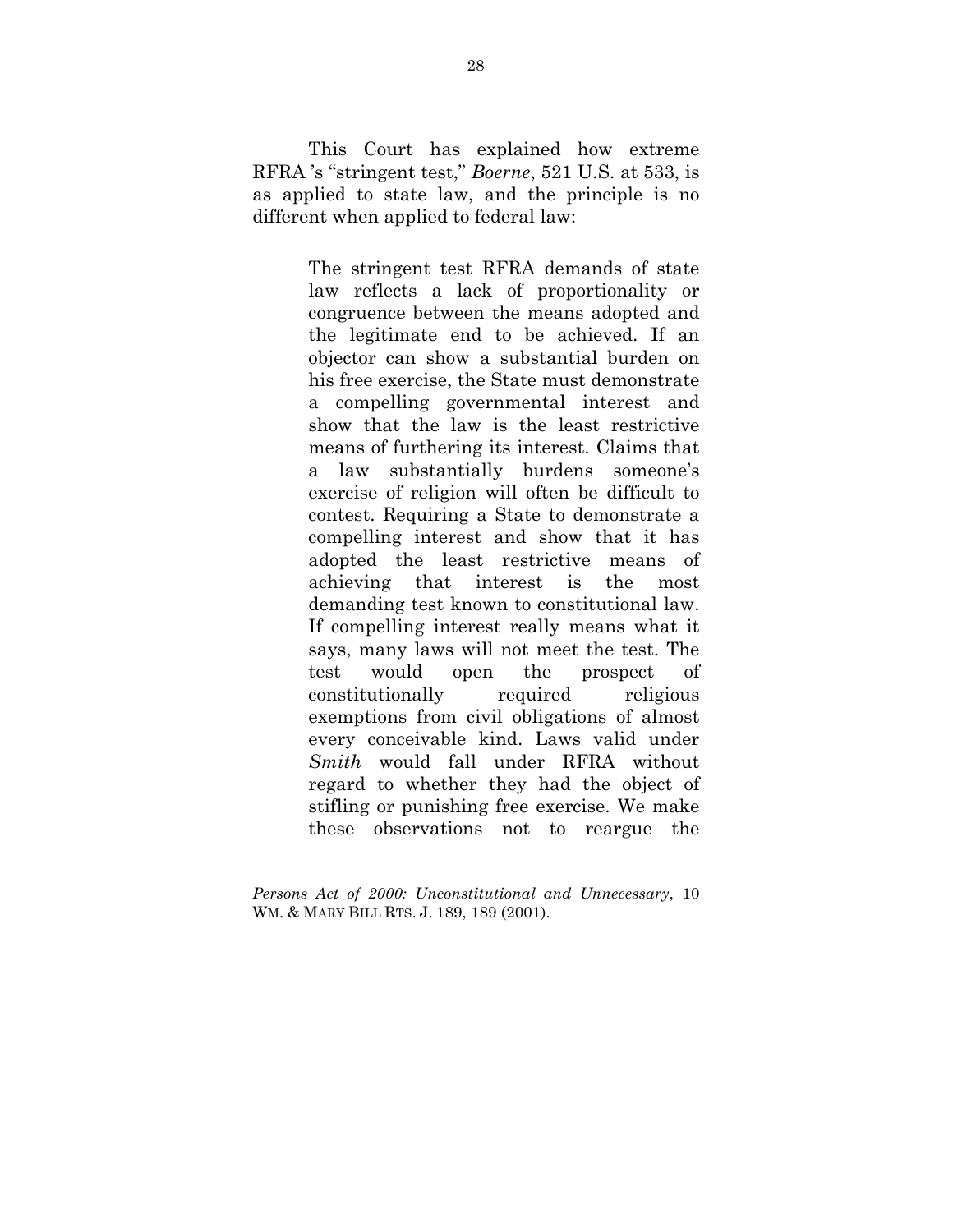position of the majority in *Smith* but to illustrate the substantive alteration of its holding attempted by RFRA.

*Boerne*, 521 U.S. at 533–34 (citations omitted) (internal quotation marks omitted).

Imposing this gauntlet on every federal law forces the needs of other believers and nonbelievers to be subservient to the believers invoking RFRA. For example, the women in Hobby Lobby's employ were hired under the protection of Title VII's prohibition against religious discrimination, 42 U.S.C. § 2000e-2(a)(1) (2012). Therefore, Hobby Lobby cannot mandate that its employees share its owners' religious beliefs, and, in this religiously diverse society, many female employees likely will have their own, different beliefs. These women cannot, under the Tenth Circuit's reasoning and Hobby Lobby's invocation of RFRA, get coverage of widely accepted medical care consistent with their own religious beliefs, because of their employer's beliefs. That is an undue preference for one religion over another, which this Court's cases have long forbidden. *See* Ruth Colker, *City of Boerne Revisited*, 70 U. CIN. L. REV. 455, 465, 473 (2002) (arguing that the Court could have decided *City of Boerne* by ruling that RFRA violated the Establishment Clause because the compelling interest standard "pose[d] the problem of possibly providing undue preferential treatment to religious entities without balancing other interests . . . .[,]" and thus, the RLUIPA is also "unconstitutional not because it violates City of Boerne's proportionality and congruence test, but because it violates the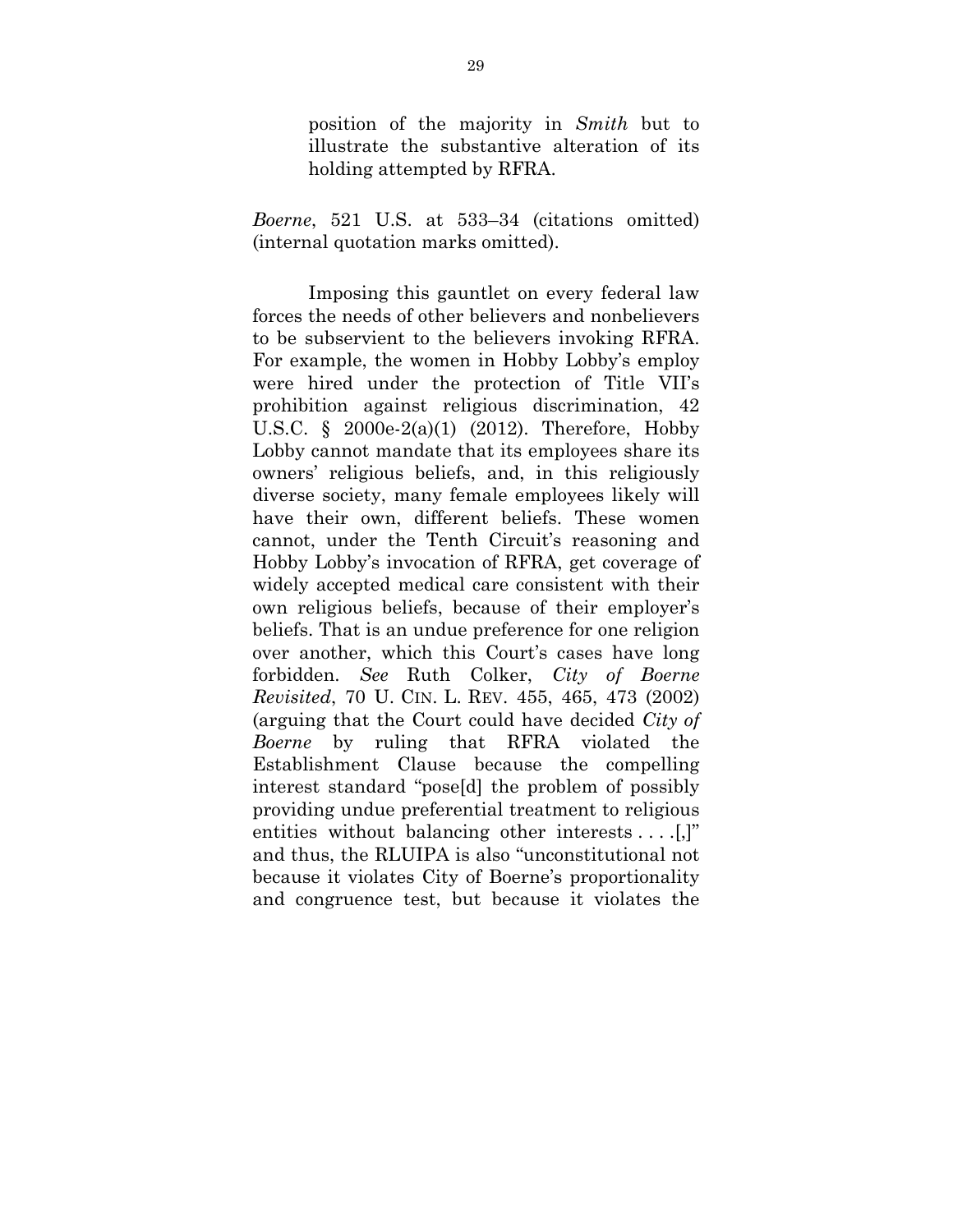Establishment Clause in its attempt to protect religious freedom."). *See generally* Sara C. Galvan, Note, *Beyond Worship: The Religious Land Use and Institutionalized Persons Act of 2000 and Religious Institutions' Auxiliary Uses*, 24 YALE L. & POL'Y REV. 207, 230 (2006) (arguing that the RLUIPA, as applied to auxiliary use claims, may violate the Establishment Clause because it "favor[s] religion over irreligion.").

RFRA is being invoked in this case as a license for employers to influence their female employees' contraception choices, but, because of the way that RFRA operates, this case actually represents just the tip of the iceberg. As Justice Kennedy has noted, the test in RFRA creates the potential for required religious exemptions from civil obligations of almost every conceivable kind. *Boerne*, 521 U.S. at 533-34. For example, the contraception mandate at issue in this case is just one element of a list of preventive requirements for health plans, which also includes certain immunizations; "evidence-informed preventive care and screenings" for infants, children, and adolescents; and domestic violence screening and counseling, among others. 42 U.S.C. § 300gg-13 (2012). If Hobby Lobby can deploy RFRA to block coverage of women's reproductive health, the next believer will argue against vaccinations, and the next against screenings for children or domestic violence screening and counseling. There is no limit to the variety of religious believers in the United States, and good reason to know that the vulnerable will pay the price. It is no answer to say that protection of the vulnerable always serves a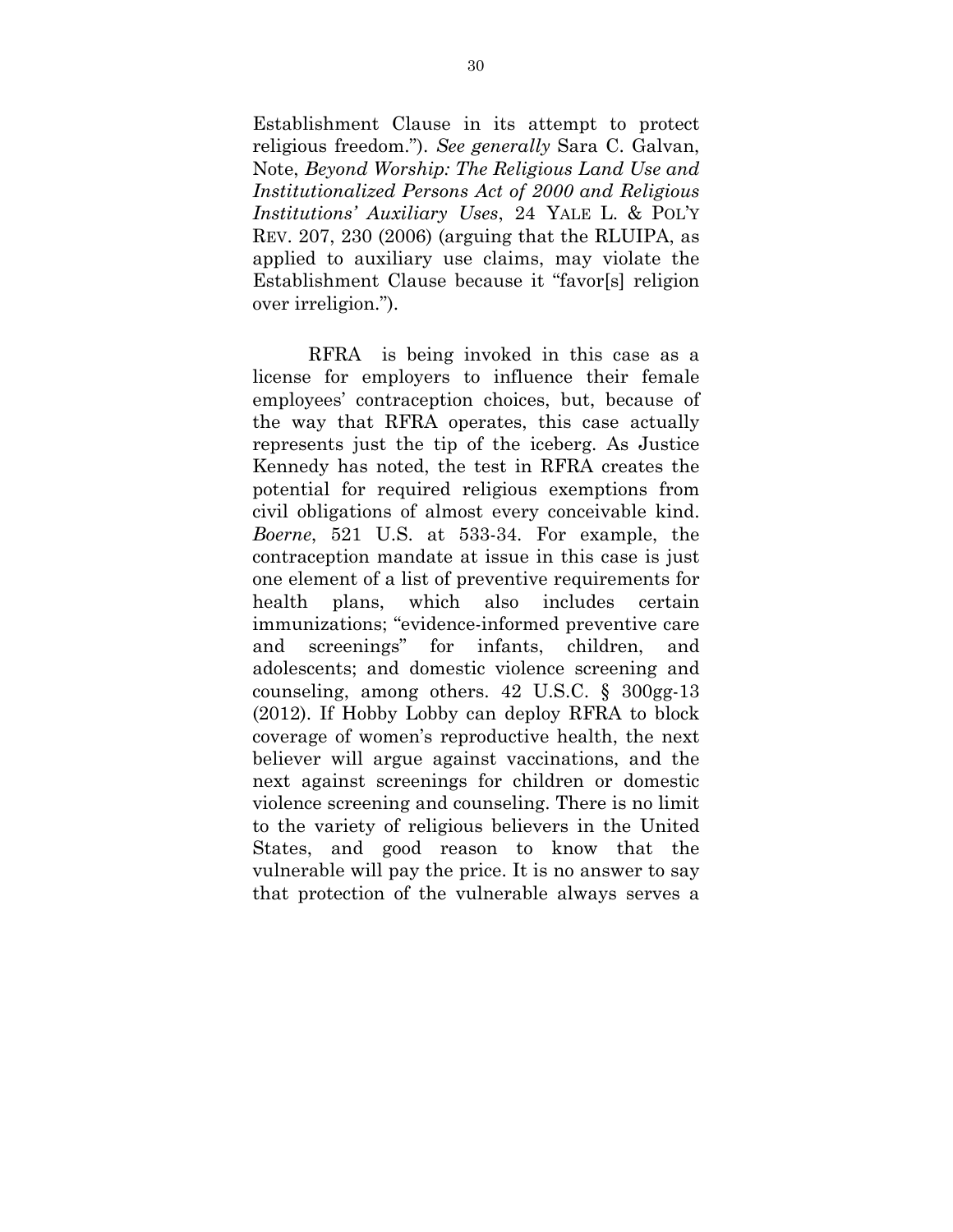"compelling interest," as the "least restrictive means" analysis tilts the balance away from all those protected by the law and toward the religious claimant determined to overcome the law.

The RFRA preference is not only a matter of believers obtaining a political advantage over public policy issues. RFRA also rewards believers with financial benefits. For example, it permits forprofit businesses like Hobby Lobby and Conestoga Wood to carve up neutral, generally applicable laws to their financial benefit, and to the financial detriment of other arts and crafts and cabinet stores of other faiths or no faith, favoring some believers in a way that this Court's precedents have never allowed. This Court has never allowed the government to pick and choose who receives financial benefits according to belief (or lack thereof). *Zelman v. Simmons-Harris,* 536 U.S. 639, 662-63 (2002) (upholding voucher system only because it covered all schools, religious and nonreligious); *Texas Monthly, Inc.*, 489 U.S. at 2 (holding unconstitutional tax exemption only applicable to religious publications); *Wallace v. Jaffree*, 472 U.S. 38 (1985) (holding statute authorizing one-minute period of silence in all public schools for "meditation or voluntary prayer" violates the First Amendment because it was entirely motivated by a purpose of advancing religion); *Estate of Thornton v. Caldor, Inv.*, 472 U.S. 703 (1985) (holding statute unconstitutional because it imposed an absolute duty on employers and employees to conform their business practices to the practices of one particular religion); *Larkin*, 459 U.S. at 116 (state statute granting churches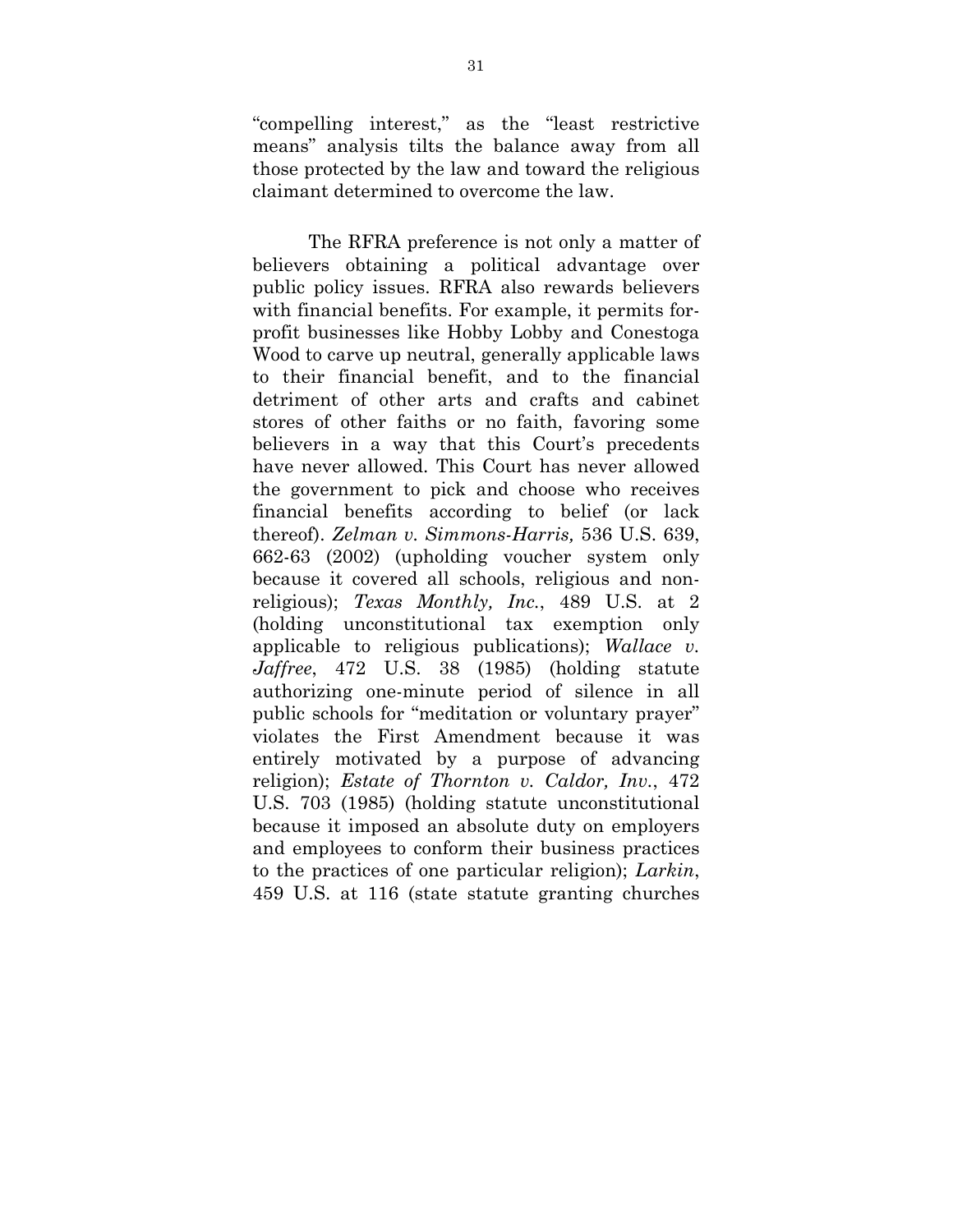and schools the power to reject liquor license applications for locations within 500-foot radius of the church or school violates the Establishment Clause); *Everson v. Bd. of Educ. of Ewing Twp.*, 330 U.S. 1, 18 (1947) (upholding bus service to religious schools, in addition to public schools, because it was available to all students). *See also Mitchell,*  530 U.S. at 840 (2000) (O'Connor J., concurring), quoting *Rosenberger v. Rector and Visitors of Univ. of Va.,* 515 U.S. 819, 847, (1995) (O'Connor, J. concurring) ("Although '[o]ur cases have permitted some government funding of secular functions performed by sectarian organizations,' our decisions 'provide no precedent for the use of public funds to finance religious activities.'"); *Bd. of Educ. of Kiryas Joel Vill. Sch. Dist. v. Grumet*, 512 U.S. 687, 690 (1994) (holding that a statute creating separate school district for religious enclave violated the Establishment Clause).9

Moreover, federal law then rewards believers who prevail under RFRA with attorneys' fees, which means that taxpayers pay for believers to demand a personal accommodation that is not constitutionally required. 42 U.S.C. § 1988 (2012). Therefore, taxpayers are paying for believers' litigation in circumstances where the Constitution

 

<sup>9</sup> RFRA also creates perverse profit incentives for for-profit businesses to claim religious rights. Were Hobby Lobby to prevail in this case, it would be able to drive its overhead costs down, which would permit it to push prices down, and therefore trump other arts and crafts stores in the marketplace.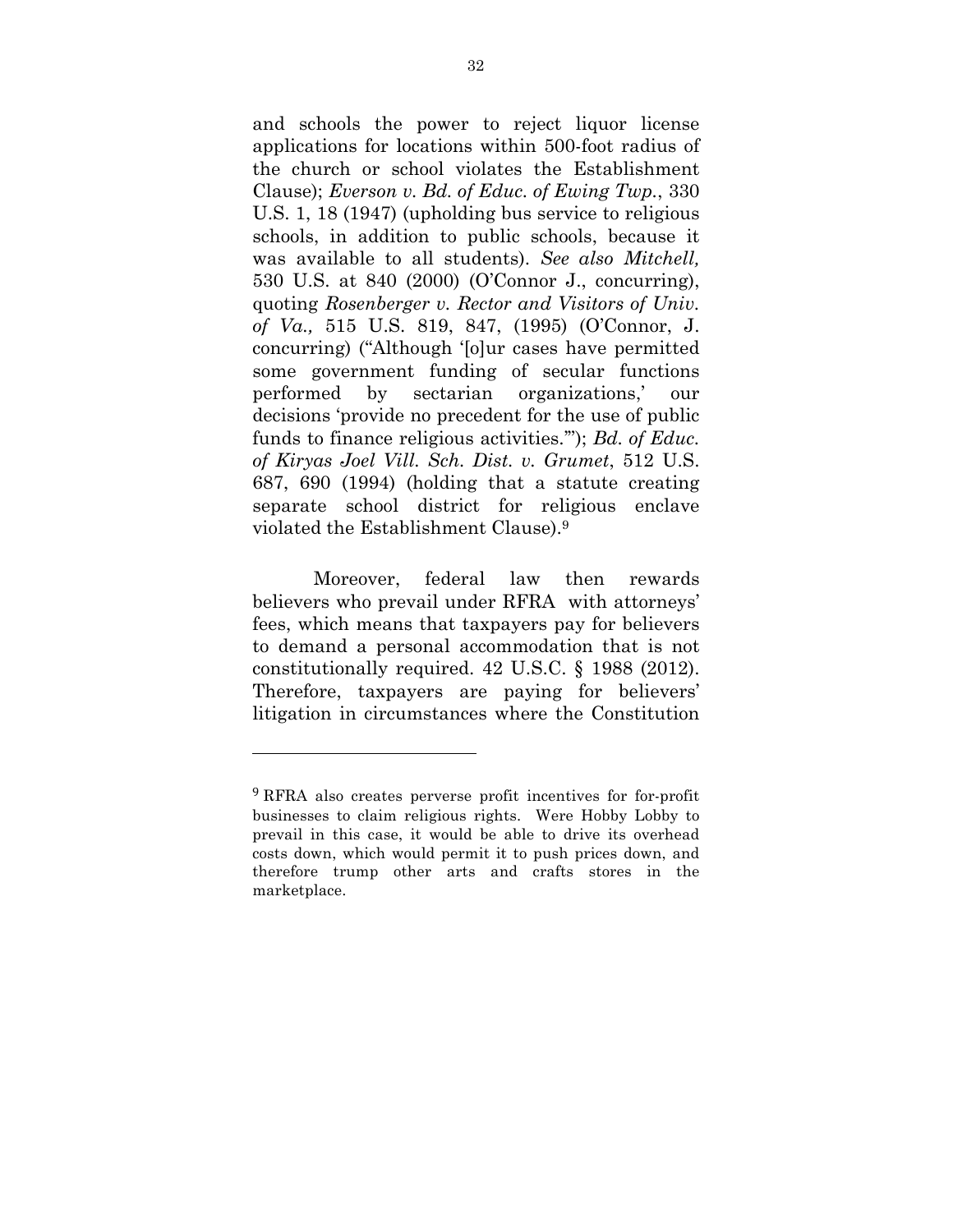does not require the accommodation. That is a novel, and truly stunning benefit to be accorded to believers alone. If taxpayer standing ever were justified, this is the law that would justify it. *Flast v. Cohen*, 392 U.S. 83 (1968). The Establishment Clause violation is straightforward: "Neither [a state nor the federal government] can pass laws which aid one religion, aid all religions, or prefer one religion over another." *Everson v. Bd. of Educ. of Ewing Twp.*, 330 U.S. 1, 15 (1947).

The financial imbalance between religious believers and other citizens is even more extreme than it might seem at first blush, because RFRA lets religious citizens rewrite any federal law they don't like, to their benefit. RFRA forces other citizens to enter a second round, this time in federal court, to pursue their policy convictions. Believers, like all citizens, can ask Congress for exemptions, *see Smith*, 494 U.S. at 879-80, but if an exemption is denied through duly enacted legislation, RFRA invites the believer into the judicial system to trump the duly enacted public policy. After having fought in the political process, the objecting taxpayers must then expend their own funds in federal litigation to protect the law that was passed, assuming they can intervene or obtain taxpayer standing, and they must do so under a standard that places a heavy thumb on the side of the balance of the religious believer. In short, religious believers are getting two bites at the public policy apple.

In sum, RFRA 's invalidation of constitutional laws to the benefit solely of religious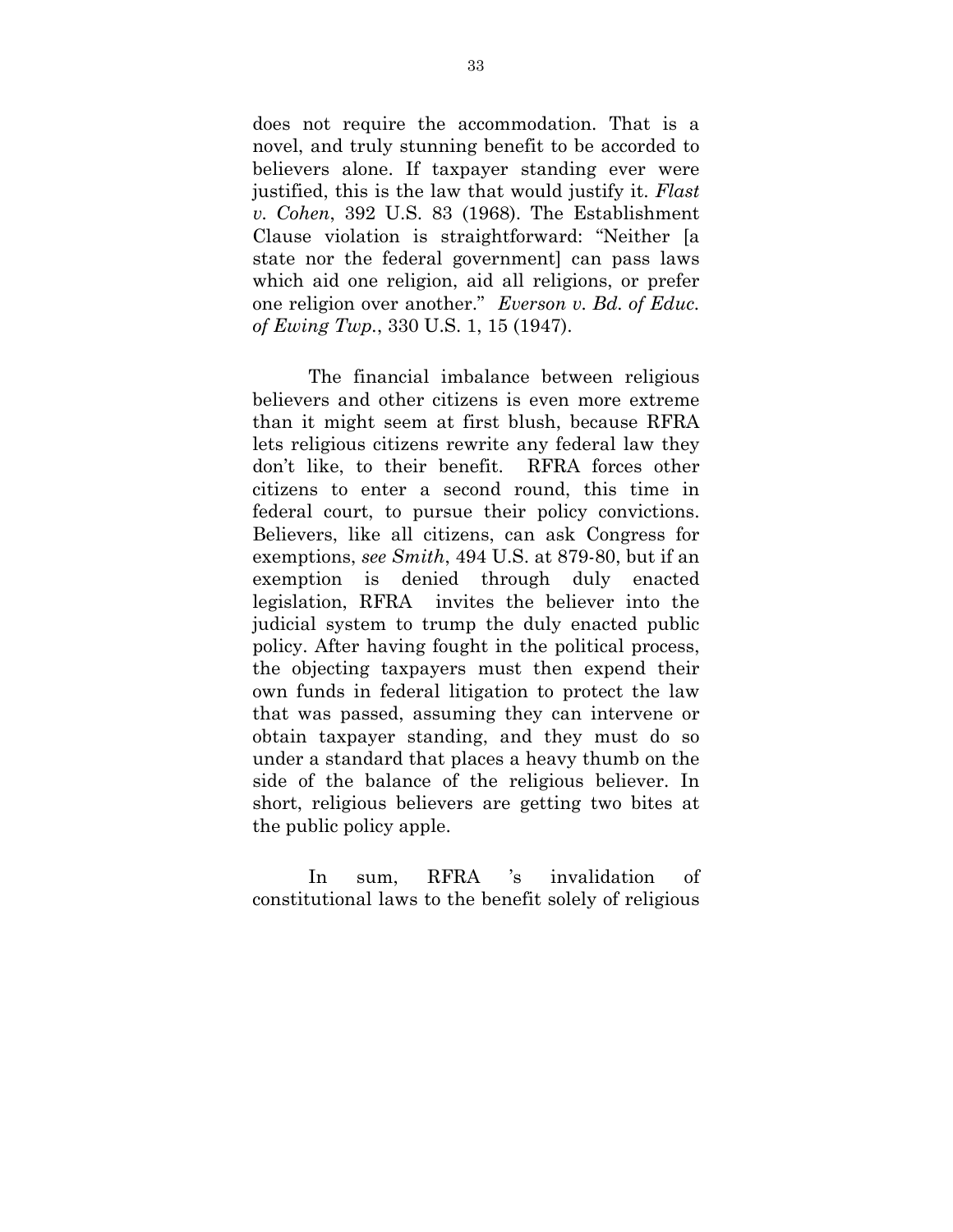actors, is a patent preference for believers, which violates long-settled and critically important principles under the First Amendment's Establishment Clause.

#### **CONCLUSION**

The Religious Freedom Restoration Act was held unconstitutional in *Boerne v. Flores*, 507 U.S. 521 (1997), as a violation of separation of powers, federalism, and Art. V procedures. Under pressure from religious lobbyists and intent on trumping this Court's constitutional free exercise doctrine, Congress ignored much of the *Boerne* reasoning, and re-enacted RFRA following *Boerne* as a law that only applies to every federal law. Its constitutionality has not been widely considered, because the religious claimants do not raise it, the Attorney General has chosen not to, and courts have not raised it *sua sponte*. The result is that this novel federal statute, which is one of the most aggressive attacks on this Court's role in constitutional interpretation in history, has fomented culture wars in the courts like the one ignited by for-profit employers in this case.

RFRA violates the separation of powers and Article V, exceeds Congress's enumerated powers, and violates the Establishment Clause. Accordingly, *Amici Curiae* respectfully request this Court address its constitutionality and hold RFRA unconstitutional.